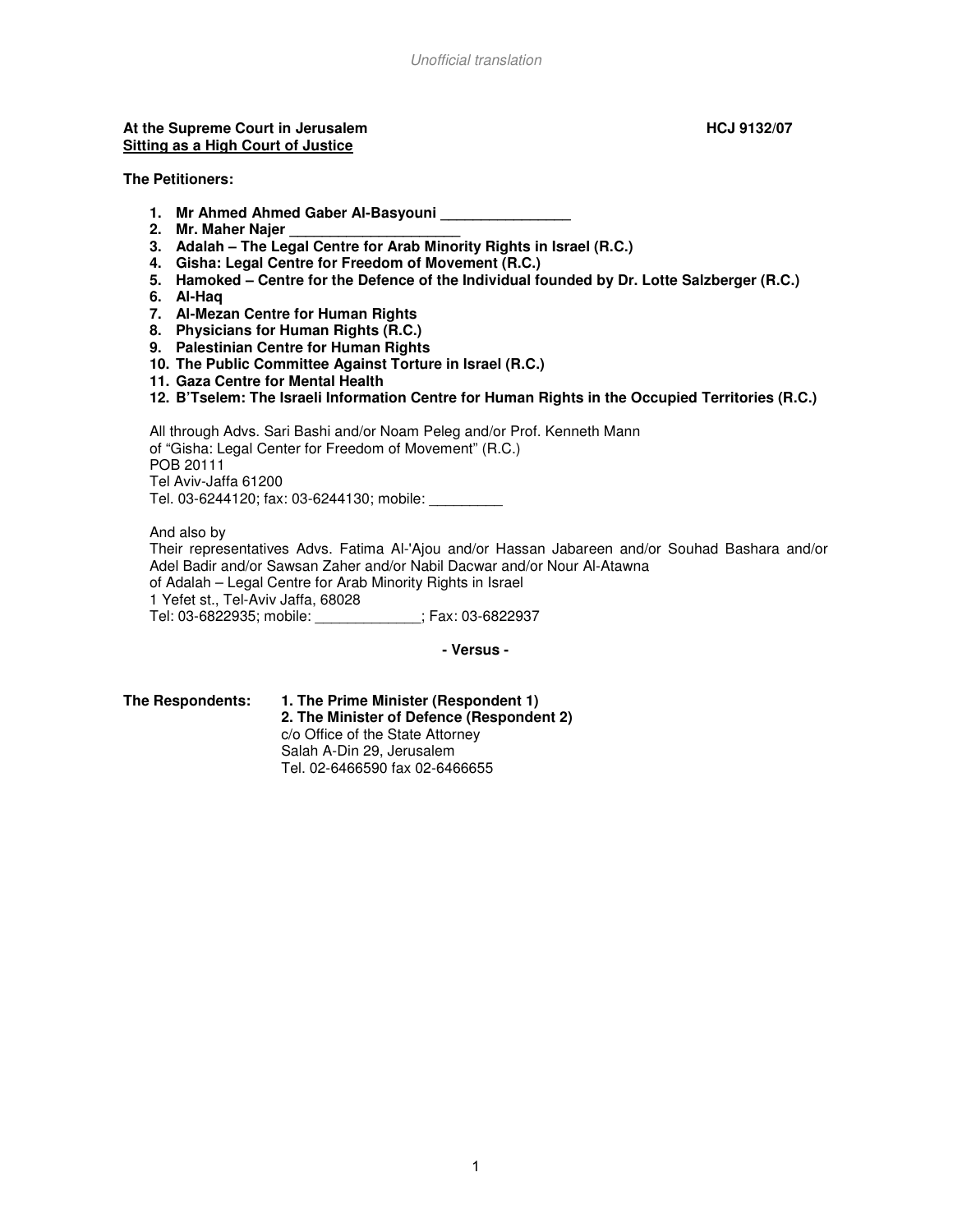# **Petition for an Order Nisi and an Urgent Request for an Injunction**

The honourable Court is hereby requested to issue an order nisi directed at the Respondents, instructing them to appear and respond to the following:

- a. Why they should not refrain from disconnecting, reducing, restricting or in any way disrupting the supply of electricity to the Gaza Strip.
- b. Why they should not refrain from disconnecting, reducing, restricting or in any way disrupting the supply of fuel to the Gaza Strip.
- c. Why they should not invalidate the decision of the Security Cabinet of 19.9.2007, in as much as it regards imposing sanctions on the civilian population in the Gaza Strip.

In addition, the honourable Court is requested to charge the Respondents with the Petitioners' expenses in this petition, as well as lawyer's fees including VAT as provided by law.

# **Urgent Request for an Injunction**

On 25.10.2007 Respondent 2 announced that he had approved the disruption of the supply of electricity and fuel to the Gaza Strip following the Security Cabinet decision taken on 19.9.2007.

According to media reports over the weekend, **the reduction of the supply of electricity and fuel is supposed to begin tonight (28.10.07) or tomorrow (29.10.07).** These disruptions could endanger the functioning of hospitals, sewage and water systems, household medical devices, food and medicine refrigerators and other vital systems necessary for preserving safety, welfare and normality of life for the residents of the Gaza Strip. Realising the decision would cause **grave and irreversible harm to the health, safety and welfare of about 1.5 million men, women and children, including the Petitioners 1-2, as argued in this petition.**

A decision to impose indiscriminate punitive steps on the population of protected residents in the Gaza Strip, as a response to the firing of rockets by armed men, is manifestly illegal.

The residents of Gaza live in constant fear – that suddenly they will be disconnected from electricity or that the flow of fuel will stop, while the Respondents reserve the option of doing so at any moment.

Due to the limitations of time and the concern **that today already the supply of gas and electricity to the Gaza Strip will be limited**, **the honourable court is requested to issue an injunction, preventing the Respondents immediately from reducing the fuel and electricity supply to the Gaza Strip, even before a hearing of the request for a injunction takes place.** The issue of such an order will prevent severe and irreversible harm to the civilian population of Gaza – and does not cause genuine harm to the Respondents' interests.

**The Petitioners will claim, that the Respondents will not be harmed in any way if the execution of the decision – which the Respondents themselves have delayed over a month since 19.9.2007 – will be delayed for another short period of time, in order to allow the honourable court to examine its legality.**

A copy of this petition was sent by fax to the Respondents' representative immediately when it was signed and before it was submitted to the honourable court. Another copy will be provided to the state Attorney as by law, through a rapid courier, immediately after submitting the petition to the honourable court.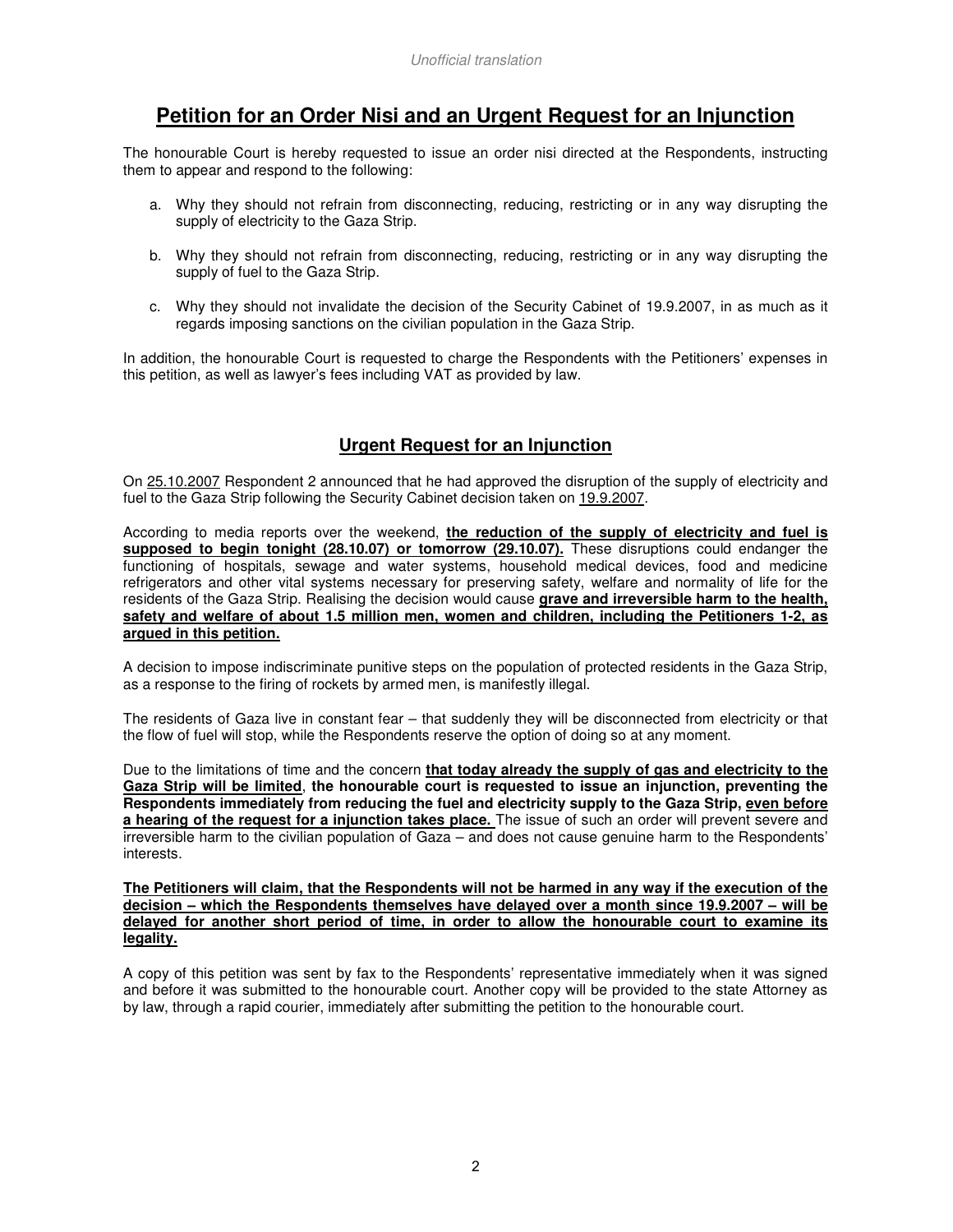# **Table of Contents**

| $\mathbf{1}$ . |              |                                                                          |                |
|----------------|--------------|--------------------------------------------------------------------------|----------------|
| 2.             |              |                                                                          | 5              |
| 3.             |              |                                                                          | 6              |
|                |              | a. The supply of electricity and fuel to the Gaza                        | 6              |
|                |              | Strip                                                                    |                |
|                |              | b. Danger of harm to the water, sewage and environmental                 | 6              |
|                |              |                                                                          | $\overline{7}$ |
|                |              |                                                                          | 8              |
|                |              |                                                                          | 8              |
|                | $\mathbf{e}$ |                                                                          | 9              |
|                | f.           |                                                                          | 9              |
|                |              | g. The vulnerable status of the civilian population in Gaza              | 10             |
|                |              |                                                                          | 11             |
| 4.             |              | The Decision to reduce the supply of electricity and fuel                |                |
| 5.             |              |                                                                          | 11             |
|                |              | a. The law applying to the actions of the Respondents                    | 11             |
|                |              | b. The Respondents' control over the availability of                     |                |
|                |              | electricity and fuel to the residents of Gaza                            | 12             |
|                |              | c. The Respondents policy constitutes collective punishment              | 14             |
|                |              | d. The reduction of electricity and gas supply contravenes the           |                |
|                |              | principle of distinction and the principle of proportionality            | 16             |
|                | $e_{1}$      | Reducing the supply of fuel or electricity contravenes the               |                |
|                |              |                                                                          | 17             |
|                |              | f. The duty of the Respondents to facilitate the functioning of civilian |                |
|                |              | institutions in Gaza and especially the functioning of the health        |                |
|                |              |                                                                          | 18             |
|                |              |                                                                          |                |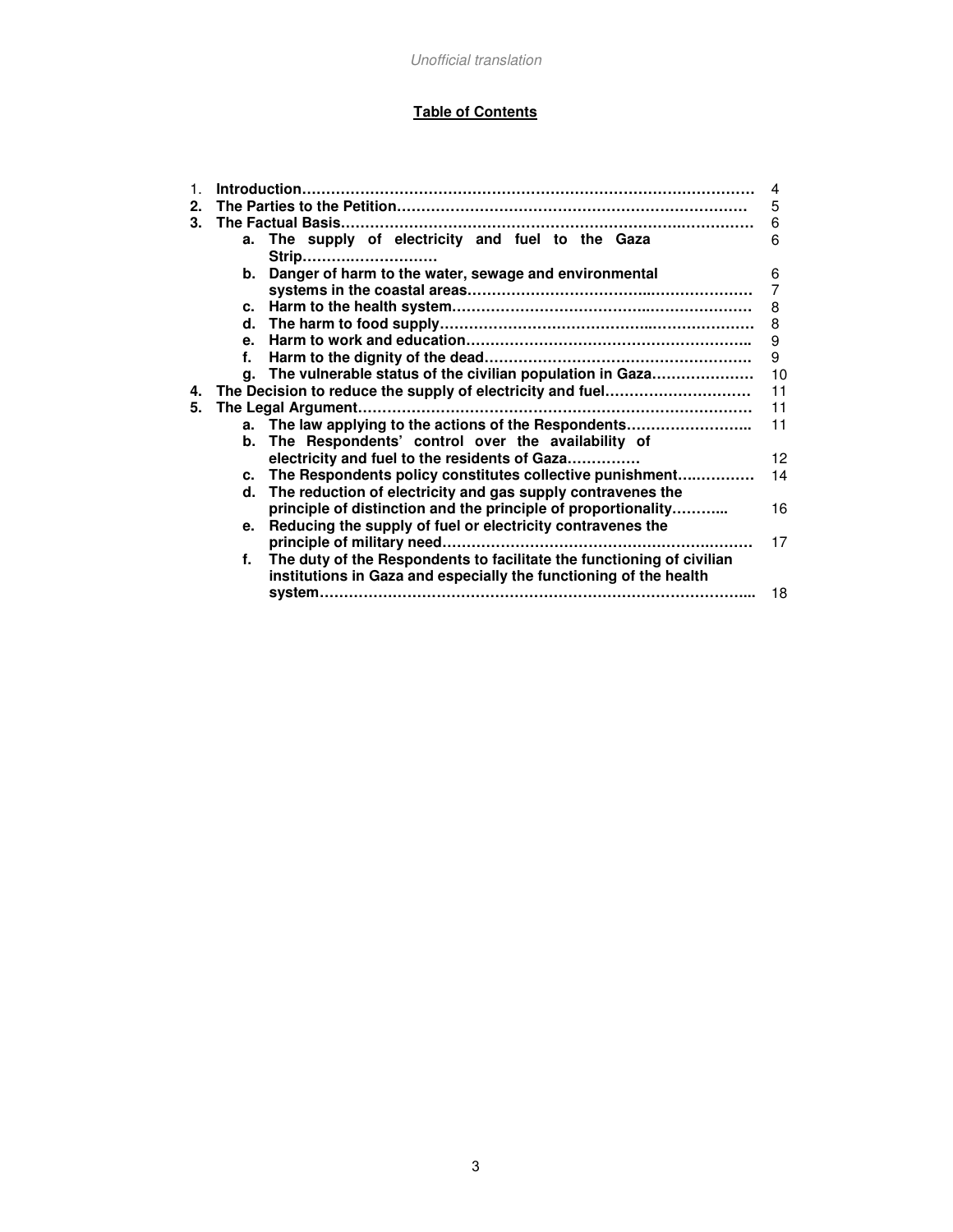# **1. Introduction**

This petition is directed against a manifestly illegal decision, according to which there will be a reduction in the supply of electricity and fuel to civilian population in the Gaza Strip that has been suffering, for years, from harsh restrictions on part of the Respondents of its capability to exist and to conduct a normal and healthy life. For years the Respondents have been restricting the passage of goods to the Gaza Strip and from it, delaying the transfer of the tax money that is supposed to finance public services, and restricting movement into Gaza and from it, including frequent and complete closures of the borders. Throughout the years, the Respondents have defended these restrictions before the honourable court by claiming that they are necessary in order to neutralise a specific and concrete security threat. Throughout the years, the human rights community and in particular Israeli and Palestinian human rights organisations, have asked the honourable court to examine these restrictions, among other things due to the concern that the issue is not a specific security threat but the desire to exert pressure on the civilian population, as a response to the continued firing of Kassam missiles from the Strip into Israel – in contravention of the absolute prohibition on collective punishment. Throughout the years, the Respondents have denied this claim.

Now, for the first time, the Respondents decide and openly announce that they are not acting to neutralise a specific and concrete security threat, **but in order to punish the million and a half residents of the Gaza Strip**, by **intentionally** reducing their supply of fuel and electricity.

Petitioners 1-2 appear before the court to request that harm will not be done to the infrastructures necessary for operating medical services, the water and sewage systems, home appliances necessary for refrigerating food and other services necessary for preserving safety, health and normality of life for themselves and their families.

Petitioners 3-12, organisations acting to promote human rights in Israel and in the Palestinian territories, request the honourable court not to allow the Respondents to contravene one of the root principles of international and Israeli law – **the prohibition on collective punishment**. The Petitioners request that the honourable court forbid the Respondents from harming tens of thousands of men, women and children who have done nothing wrong except that they live in the Gaza Strip.

The view of the Respondents, as publicised in the media, is that the residents of the Gaza Strip will be harmed "only a little", since according to them the supply of electricity will "only" be cut intermittently, this allegedly to avoid damage to the functioning of hospitals. Even if it were possible to control the level of damage caused by the disruption of the supply of electricity and fuel – the Petitioners will argue that it is impossible to control the results of such action, and therefore any intentional damage done to the civilian infrastructure in the Gaza strip is manifestly illegal – **the Respondents may not intentionally disrupt the flow of fuel and electricity to Gaza even for one minute.** International law does not permit punishing "only a little". International law categorically forbids collective punishment.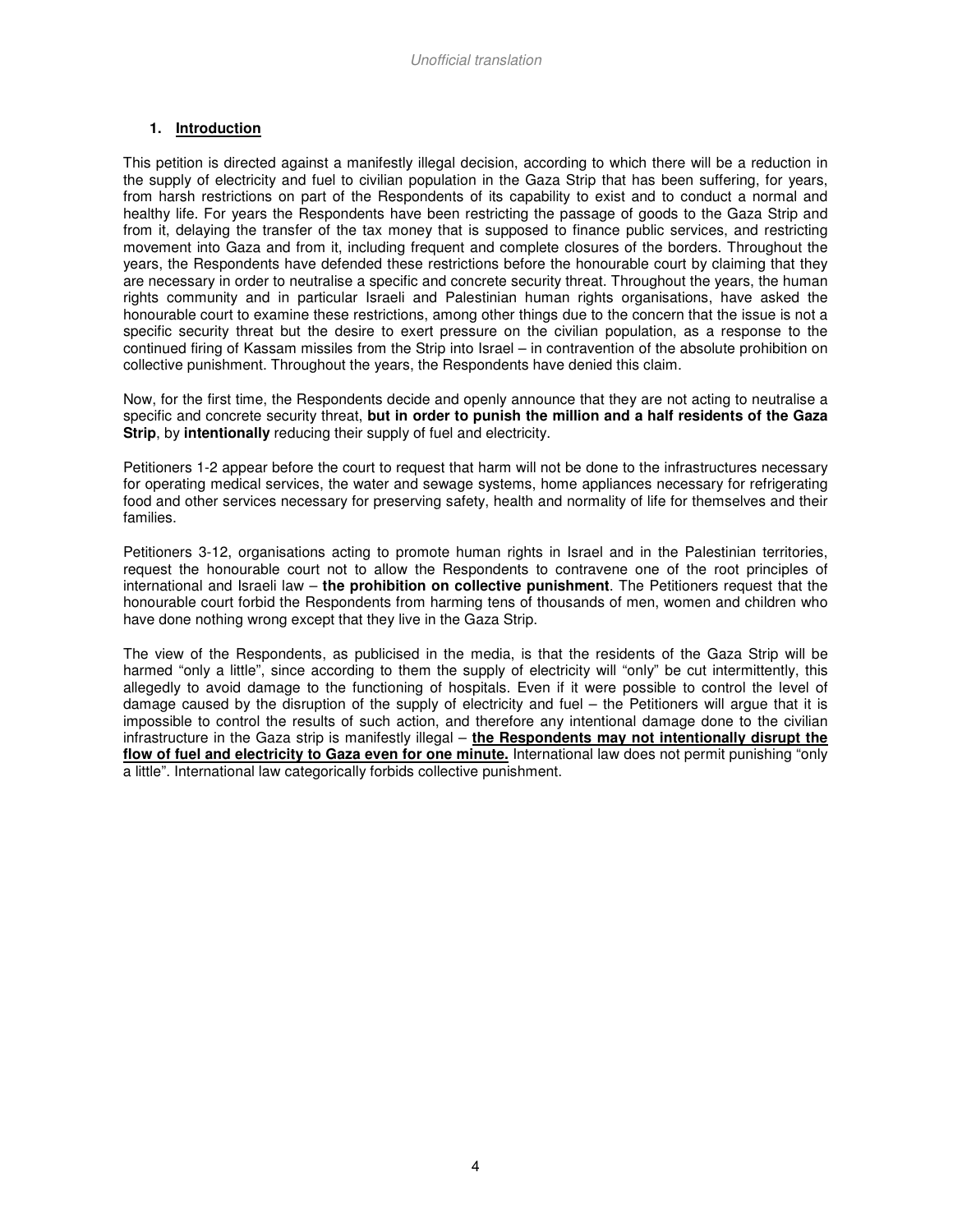# **2. The Parties to the Petition**

### The Petitioners

- 1. Petitioner 1 is a resident of Beit Hanoun, a farmer and father of nine children.
- 2. Petitioner 2 is the deputy director of the Coastal Municipalities Water Utility in the Gaza Strip, a company responsible for the functioning of the sewage and water system. Petitioner 2 is petitioning the honourable court in this capacity.
- 3. Petitioner 3 is an Israeli nonprofit organization whose purpose is to defend the rights of the Arab minority in Israel.
- 4. Petitioner 4 is an Israeli nonprofit organization, whose purpose is to promote human rights in Israel and in the territories under its control, including the right to freedom of movement.
- 5. Petitioner5 is an Israeli human rights nonprofit organization defending the rights of Palestinians in the occupied territories.
- 6. Petitioner 6 is a Palestinian nonprofit organization working to defend the human rights of the residents of the West Bank and the Gaza Strip.
- 7. Petitioner 7 is a non-governmental, non-profit Palestinian nonprofit organization whose purpose is to defend human rights and especially social and economic rights. Its branches are located in the GZ, and it assists residents of Gaza, among them residents pushed to the margins of society.
- 8. Petitioner 8 is an Israeli nonprofit organization, uniting doctors and medical professionals in defence of human rights, whose purpose is to struggle for the dignity, bodily wholeness and right to health and medical assistance of any person in Israel and in the territories under its control.
- 9. Petitioner 9 is a Palestinian nonprofit organization whose purpose is to defend the rights of Palestinians in the Gaza Strip and the West Bank.
- 10. Petitioner 10 is an Israeli human rights nonprofit organization struggling against the use of torture and of cruel, humiliating or inhuman treatment of human beings, and acts to strengthen democracy and the rule of law by defending human civil and rights
- 11. Petitioner 11 is a non-governmental, non-profit Palestinian organization, established in 1990 to supply community mental health services to the population of the Gaza Strip. Its activities include, among others, treatment, trainings and research, including assistance with rehabilitation and reinclusion of patients in community and family frameworks.
- 12. Petitioner 12 is an Israeli nonprofit organization acting to promote human rights in the West Bank and the Gaza Strip through documentation, research and public work.

#### The Respondents

- 13. Respondent 1 is the Prime Minister of Israel, who heads the ministerial security committee as by article 27 of the Basic Law: The Government.
- 14. Respondent 2 is the person holding the Gaza Strip under military occupation, and among other things controls the borders of the Gaza Strip, the transfer of Palestinian tax money collected by Israel and thereby the financing of its public services and the capability of the residents of Gaza to build themselves infrastructures. Respondent 2 controls the transfer of fuel to the Gaza strip through his control over the borders of the strip, including the fuel depot at Nahal Oz. Respondent 2 is responsible on behalf of the government of Israel for the Israeli Defence Forces, by force of the Basic Law: The Military.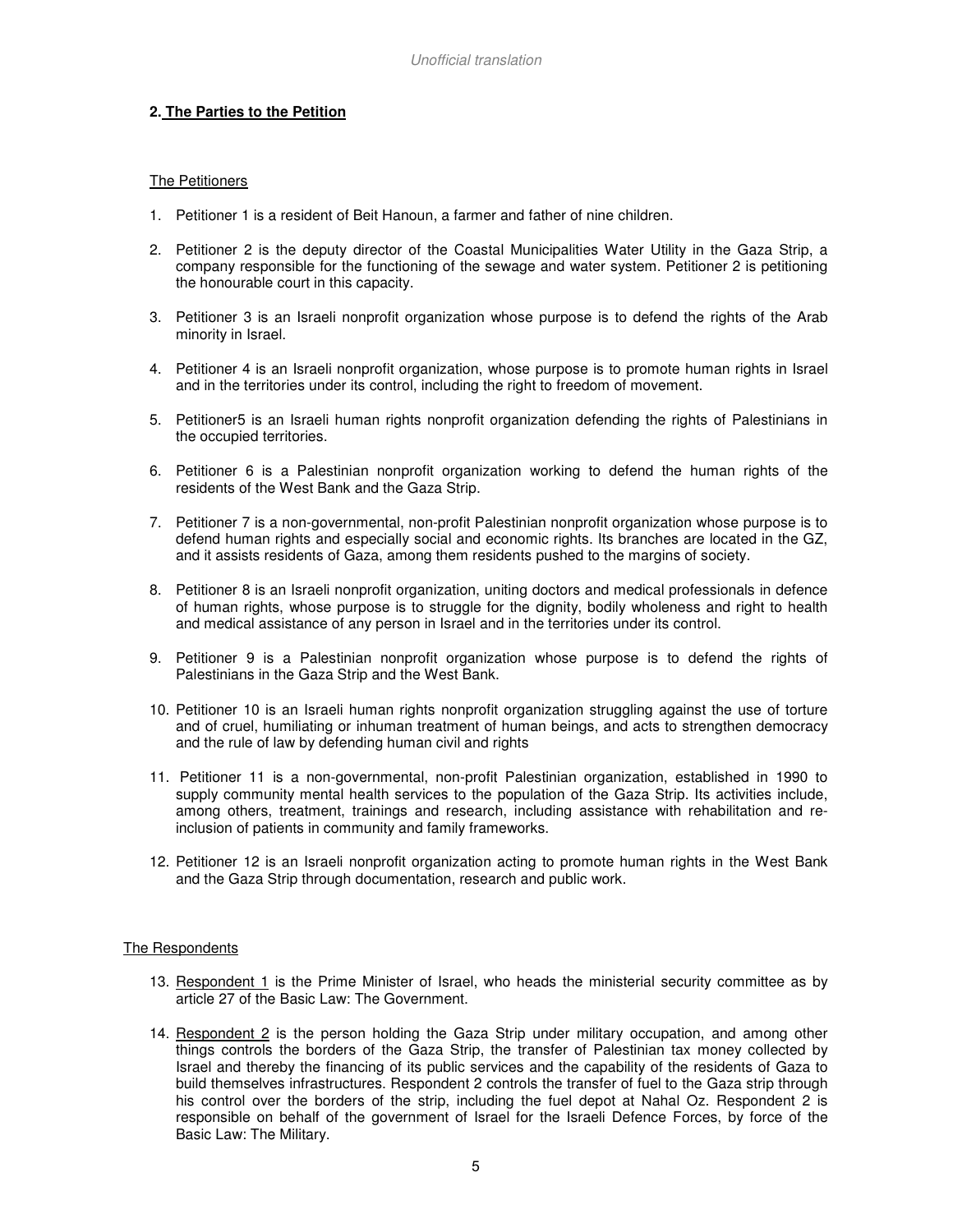# **3. The Factual Basis**

#### **a. The supply of electricity and fuel to the Gaza Strip**

- 15. As with most societies in the 21st century, the existence and functioning of vital civilian institutions in the Gaza Strip is dependent on a regular supply of electricity and fuel. Electricity powers operating rooms, various medical appliances, water and sewage pumps, food and medicinal refrigerators, irrigation systems enabling the growth of fruit and vegetables and the refrigerators in hospital morgues. A regular supply of petrol and diesel to the Gaza Strip enables the functioning of ambulances, garbage trucks and generators backing up the central electricity system. It is impossible to enumerate all the needs which electricity and fuel supply – and the dependence on them for everyday life is obvious.
- 16. Petitioner 2, Deputy-Director of the Coastal Municipalities Water Utility (CMWU) in the Gaza Strip, provides in his affidavit an explanation about the supply and consumption of electricity in the Gaza Strip.

#### Affidavit on behalf of petitioner 2 is attached and marked a/1

- 17. The Gaza Strip needs, at peak periods, up to 240 megawatts of electricity. However, especially after the transformer station in the Gaza Strip was bombed in June 2006 by the Air Force, the Gaza Strip is supplied with 193 megawatts only, which causes frequent power shortages and uncertainty regarding supply.
- 18. About 63% of the electricity to the Gaza Strip is supplied by Israel (about 120 megawatts) and about 17 megawatts are supplied by Egypt. The transformer station, which has been partially repaired after its destruction, produces about 56 megawatts. See sections 11-12 of a/1.
- 19. Electricity is supplied to the Gaza Strip by Israel through the Israel Electric Company, which sends electricity to the strip in exchange for a payment transferred from the Palestinian Authority. The payment is deducted from the Palestinian tax money (tariffs and VAT) which Israel collects for the Palestinian Authority (as per the Paris economic protocol of 1994). The Israeli Electric Company sends electricity to the Gaza Strip through (among other things) a line serving the areas of Beit Hanoun, Beit Lahiya and Jebalia.
- 20. Fuel is transferred to the Gaza Strip through pipes located at the Nahal Oz passage. A private Israeli company sells the fuel to the Palestinian Authority, and receives payment partially from the Palestinian Authority's budget.

#### **b. Danger of harm to the water, sewage and environmental systems in the coastal areas**

21. The water and sewage system in the Gaza Strip functions on electricity and fuel. This is a very vulnerable system, subject to stress due to the shortage of replacement parts in the last year and a half, as a result of the restrictions on the entry of goods to the Gaza Strip from Israel imposed by the Respondents. There is no possibility of bringing replacements parts in through the sea, the air or the border with Egypt, due to the prohibition imposed by respondent 2. See the affidavit of petitioner 3:

"We are experiencing severe shortages of spare parts, pumps, metal pipes and other goods that must be obtained from outside Gaza but are delayed or are not permitted to enter at all, because of the Israeli military's restriction on the entry of goods. We always have a fear of flood from sewage draining stations, water shortages, and other problems, because we know that we don't have the materials needed to respond to urgent needs. We have not been unable to make necessary repairs to the system nor any preventive maintenance" (section 5 of a/1)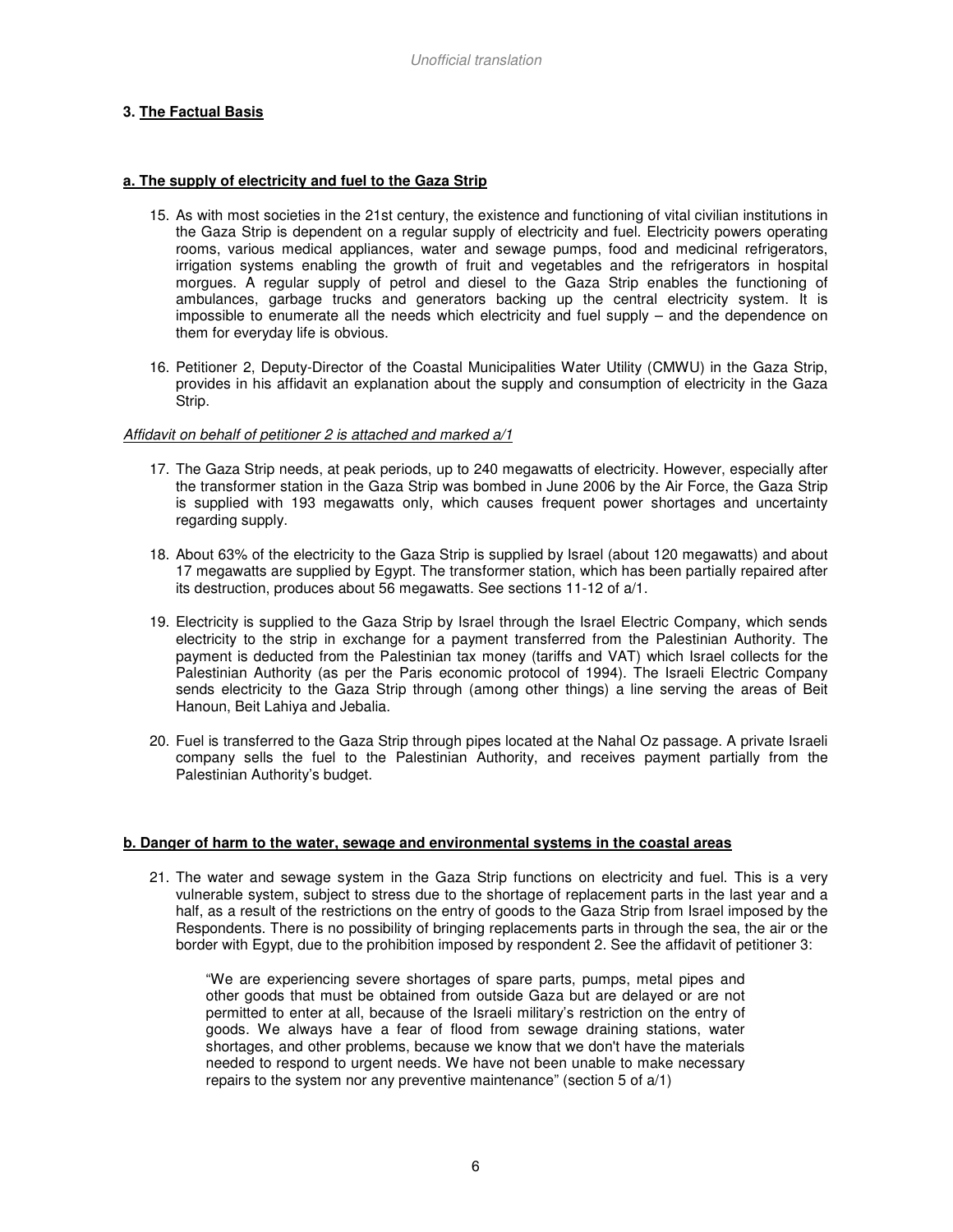- 22. The water pumps and sewage treatment facilities operate on electricity, and the water and sewage system requires 20-25 megawatts. The Coastal Municipalities Water Utility has generators for emergencies, but these generators are no replacement for the regular supply of electricity.
- 23. The generators are not intended to work for long periods; the generators lack replacement parts, including the filters necessary for their operation; the cost of operating the generators for a long period of time is significantly high and is beyond the water company's budget. The generators are fed by diesel fuel transferred from Israel. See sections 8-10 of a/1.
- 24. The disruption of the supply of electricity and fuel may have severe consequences. Damage to the treatment facilities, due to a lack of electricity, may cause severe damage to the coast and the environment, especially in the upcoming winter:

Reducing our electricity and fuel supplies would create the potential for catastrophic events, especially in the wastewater pump stations and treatment plants. If we can't treat the sewage, we will have to pump it directly to the sea, because we won't have enough money to purchase fuel. This will damage the aquifer and marine life, and can also spread to the Egyptian and Israeli coastline.

Near the winter season, sewage pumps need to operate even more (24 hours per day) because of the rain, so interruptions in fuel and electricity would be particularly detrimental" (sections 13 and 14 of a/1)

25. If the pumps and the sewage treatment facilities cannot be operated, the sewage in Gaza could flood densely populated areas. This indeed happened about six months ago in Beit Lahiya, when sewage overflowed and five people drowned in the sewage that flooded the residents' homes

"The sewage treatment facility in Beit Lahiya is also vulnerable to interruptions in the electricity supplies. The treatment lagoons must be pumped regularly, or else the 10,000 people living in the area are in danger. Six months ago, when one of the lagoons over flood, five people died in the floods. Proper maintenance could have stopped the disaster, but we are limited by the lack of spare parts, fighting in the are that restricts our ability to access the lagoons, budgetary problems, and general difficulties planning light of uncertainties about supply" (section 15 of a/1)

26. Disruptions in the supply of electricity will prevent the water company from drawing drinking water out of wells and distributing it to residential buildings. It will also prevent the residents from drawing the water into the containers on the roofs of their homes. See section 16 of a/1.

Also, according to petitioner 1, a resident of Beit Hanoun, "**a disruption of the electricity supply will deny me and my family members access to clean drinking water."** 

Affidavit by petitioner 1 is attached and marked  $a/2$ . (The quote is from section 3 of  $a/2$ ).

27. The proper functioning of these systems, as needed by a civilian population, does not leave room for manoeuvre. It is impossible to control the results and consequences of even a "slight disruption" in the supply of electricity and fuel for the water company in Gaza and for the lives of the residents.

#### **c. Harm to the health system**

- 28. Hospitals in the Gaza Strip need electricity for operation rooms and oxygen devices, for refrigerating medication and for operating other vital systems.
- 29. In the area of Beit Hanoun and Beit Lahiya there are three governmental hospitals: (1) Beit Hanoun governmental hospital with 44 beds; (2) Kamal Idwan hospital with 100 beds and (3) Al Awda hospital with 55 beds. In addition, there are three clinics in Beit Lahiya, four clinics in Beit Hanoun and three clinics in Jebalia.
- 30. Dr. Jamil Muhammad Suliman Ali is the director of the Beit Hanoun governmental hospital.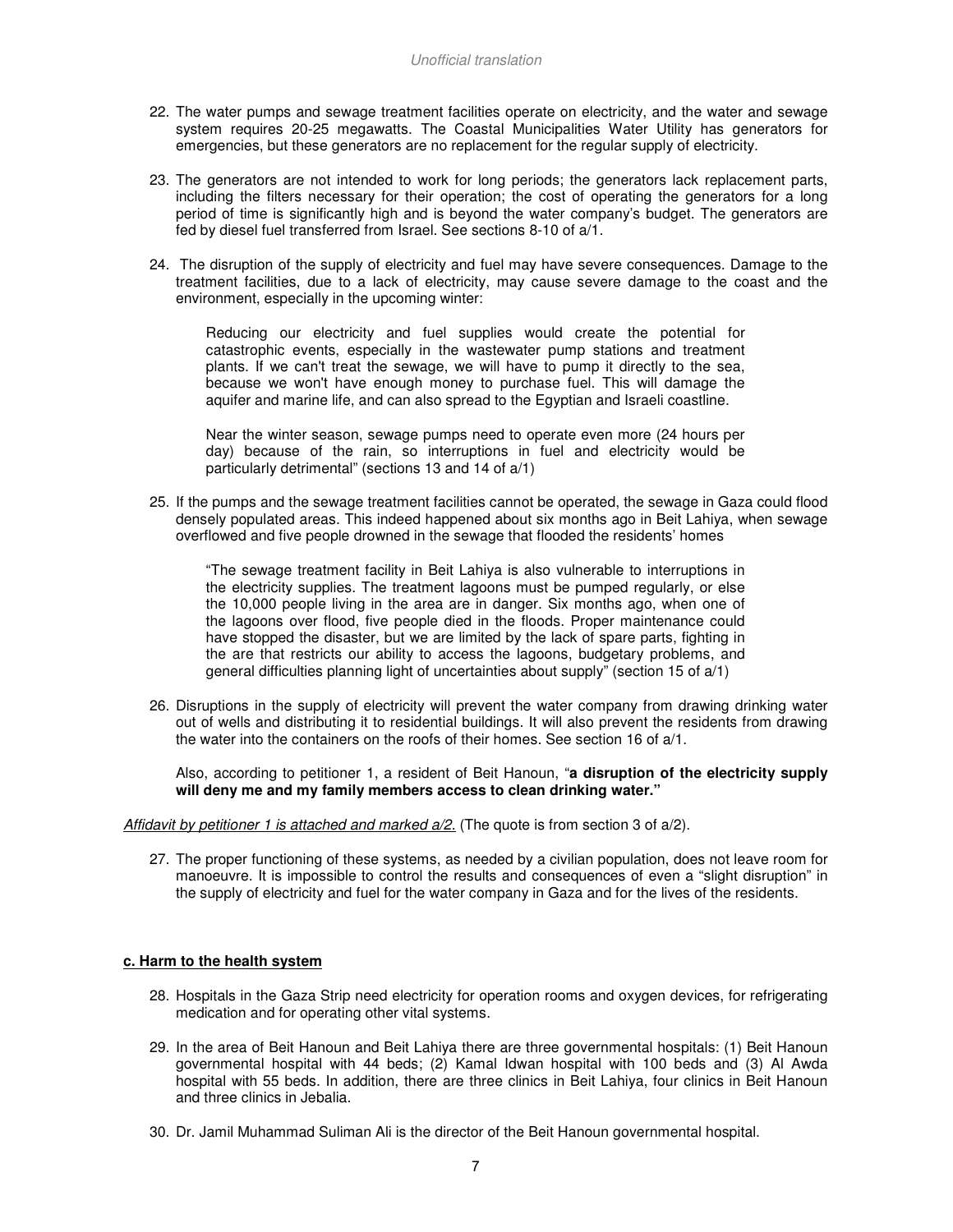#### Dr. Ali's affidavit is attached and marked a/3.

31. The BHG governmental hospital normally operates on electricity. The hospital's ability to operate generators is limited, because the generators are not built to substitute for the electricity grid for a long period of time, and because of the shortage of fuel for the generators. According to Dr. Ali:

'In the hospital, operations take place every day, where the functioning of the operation rooms depends on the availability of electricity...

The hospital is entirely dependent on electricity supplied by Israel" (sections 3-4 of a/3)

Already, disruptions of the electricity supply to the hospital have caused a state of affairs where doctors are postponing treatments which are not urgent – resulting in an accumulation of pending operations and treatments. See section 7 of a/3. Furthermore, the very uncertainty about the supply of electricity adversely affects treatment in the hospitals:

"This situation also adversely affects the patients going into an operation, since they are afraid that the electricity might be stopped in the middle of the operation" (section 6 of a/3)

Electricity is also necessary to operate household medical appliances, such as oxygen equipment, breathing apparatuses and appliances assisting disabled people, such as the nephew of Petitioner 1, to deal with various medical problems (see section 10 of a/2). Electricity is also necessary for cooling medication in hospitals and in private residences where there are no generators. See section 11 of a/3.

- 33. Electricity is also used by the hospitals to operate communications systems, which allow them to coordinate the activities of medical staff. See section 16 of a/3.
- 34. Also, obviously ambulances and other vehicles require fuel to operate and transport patients to treatment.

#### **d. Harm to the food supply**

36. Electricity is needed to operate refrigerators, which will keep food fresh and protect it from bacteria. This is especially important in areas such as Beit Hanoun, where the residents often cannot leave their houses for long periods of time due to the fighting and aerial attacks. See section 7 of a/2:

"In Beit Hanoun the IDF operates frequently. This means that we are in emergencies all the time, and have to conserve food products for longer than usual periods. Therefore the need for refrigerators connected to electricity is vital. The cessation of the supply of electricity will prevent our daily capability to feed ourselves".

37. Electricity is also needed to operate irrigation systems for agricultural areas, where residents of Gaza grow fruit and vegetables for sustenance and for sale. See for example section 9 of a/2.

#### **e. Harm to work and education**

38. Basic activities, such as children's use of computers at school and for homework – depend on the supply of electricity to the homes. See section 6 of a/2.

#### **f. Harm to the dignity of the dead**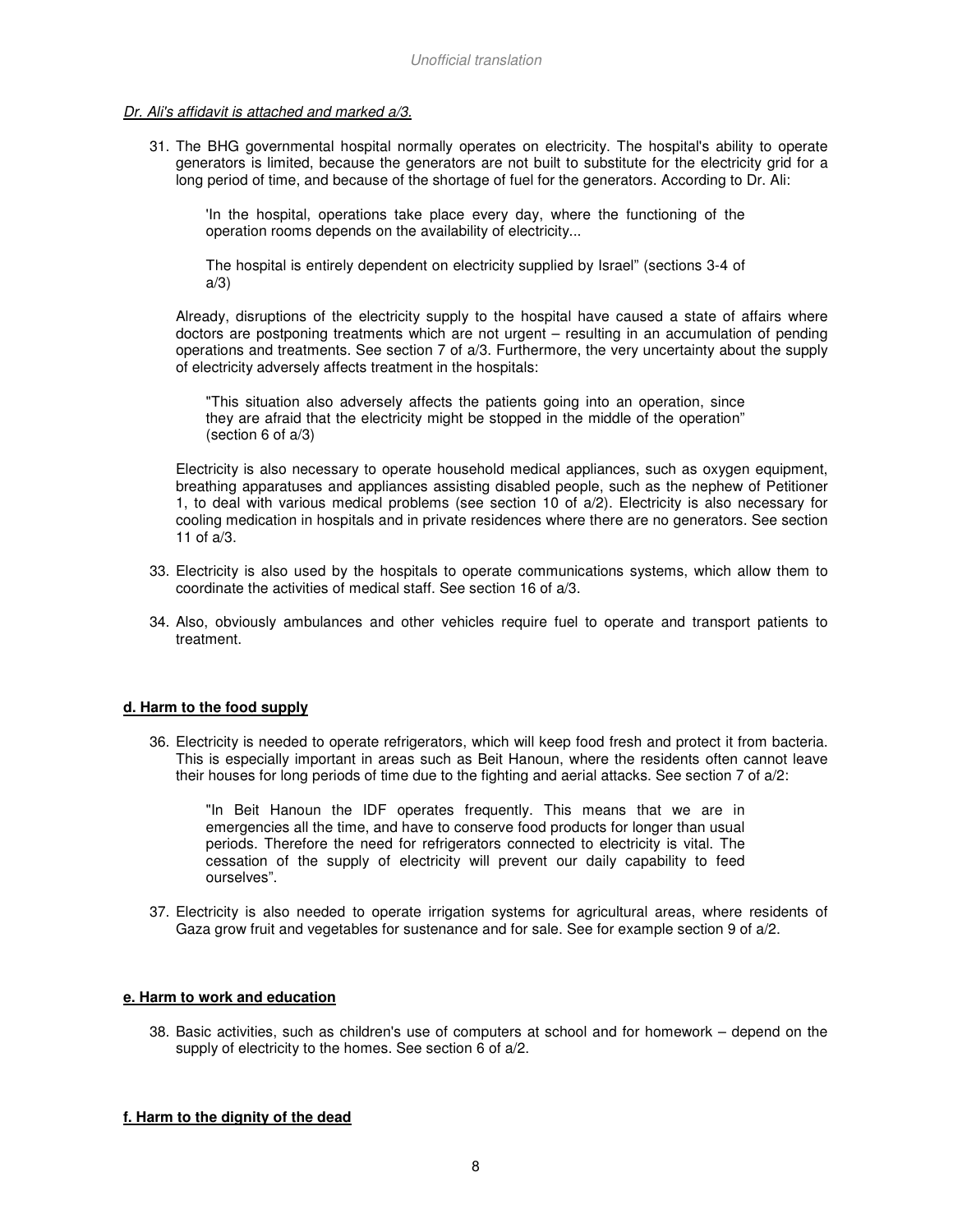39. Maintaining respect for the dead depends on the supply of electricity. Hospitals require electricity in order to refrigerate the bodies of the deceased until their loved ones can perform the burial rites. If the hospitals will only be operated on generators, the supply of electricity to the refrigerating rooms will be disrupted, and as a result the dignity of the bodies will be violated. See section 14 of a/3.

#### **g. The vulnerable status of the civilian population in Gaza**

- 40. The punitive steps which the Respondents would impose on a vulnerable population are added on to the enormous pressures and harsh conditions that prevail in the Strip these four months.
- 41. The surging poverty and economic plight all along the Gaza Strip are well known. According to a report by the UN Office for Coordination of Humanitarian Affairs (OCHA) of 20.6.07, 87% of the population in the Gaza Strip live under the poverty line, which is 2.4 US dollars a day.

#### See pages 1-2 of the report, which is attached and marked a/4.

42. The collapse of the economy in Gaza is the result of the closure of its borders and especially the closure of the Karni crossing, since 12.6.2007 and the prohibition on the import of commercial commodities (see the Gisha report "Commercial Closure: Deleting Gaza's Economy from the Map" of 4.7.07, available online at:

 http://www.gisha.org/UserFiles/File/publications%20/Gaza%20Economy%20Report%20- %20Heb(1).doc

The Respondents do not allow regular export or import from the Gaza Strip. The factories in the Strip have been closed since they are unable to receive raw materials from outside the Strip. In a Red Cross report of 21.9.07 regarding the situation in the occupied territories the director of the International Red Cross Angelo Gnaedinger announced that "After three months of almost complete closure, the humanitarian situation in the Gaza Strip is critical." according to the report, the current plight has also harmed the water and sewage systems, the hospitals and the economic situation of the residents of Gaza. The report is available online at:

http://icrc.org/web/eng/siteeng0.nsf/htmlall/palestine-israel-news-210907

- 43. The residents of Gaza have a difficult time surviving as it is. Immense pressure is exerted on vital civilian institutions, which on the one hand are dealing with increasing physical and emotional problems among the population, and on the other hand suffer themselves from shortage and financial problems as a result of the closure of the borders.
- 44. In the current reality, **nobody can guarantee the results and consequences of even a "brief" disruption of the supply of electricity or fuel to the Gaza Strip**.

#### **4. The decision to reduce the supply of electricity and fuel**

- 45. On 5.9.07 the Political-Security Cabinet convened to discuss Israel's reaction to the firing of Kassam rockets from the Gaza Strip toward the town of Sderot and the settlements surrounding the Strip.
- 46. The cabinet decided that intensive military action would continue against those involved in terrorism and in launching the rockets. In addition, the government directed the security apparatus, in cooperation with the Foreign Ministry and the relevant juridical authorities, to prepare a program for harming the services supplied to the Gaza Strip from Israel as a response to the continued attacks on the population in Israel

A copy of the decision is attached and marked a/5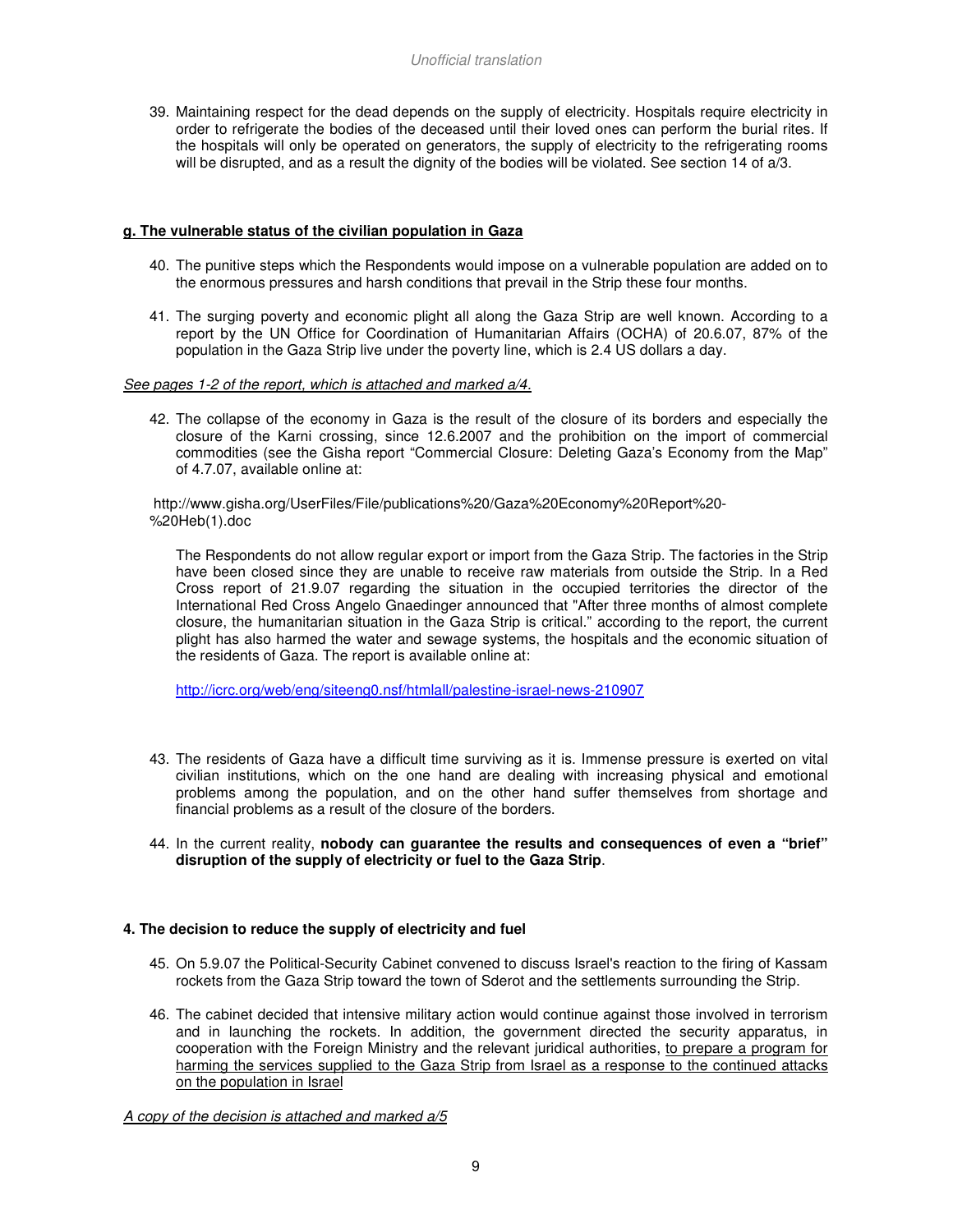47. The very same day, Petitioner 3 sent an urgent letter to Respondents 1 and 2 and to the Attorney General, Mr. Meni Mazuz, in which it insisted on the illegality of these actions. This letter did not receive any reply.

#### The letter of 5.9.07 by Petitioner 3 is attached and marked a/6

48. Petitioner 4 also approached the Cabinet ministers asking them not to impose punitive measures against the civilian population in Gaza, and warned of the severe harm that this could cause.

#### A copy of the letter to Cabinet members by Petitioner 4 of 5.9.07 is attached and marked a/7

**49.** On 19.9.07 the Political-Security Cabinet convened for a further meeting. In the meeting it was determined, among other things, that "**additional restrictions will be imposed on the Hamas regime such that the transfer of goods to the Gaza Strip will be restricted, the supply of fuel and electricity will be reduced, and a restriction will be imposed on the movement of people from the Strip and to it".**

#### A copy of the decision is attached and marked a/8

50. After the decision of the Cabinet was made public, Petitioner \* approached Ms. Osnat Mandel, head of the HCJ department in the State Attorney's office, requesting to know whether the decision had undergone legal review and whether the Respondents do not intend to reconsider it in light of its illegality. The HCJ department was contacted many times, in writing and over the phone.

#### Copies of a letter of 20.9.2007 to Adv. Mandel and other written approaches are appended and marked a/9.

51. On 24.9.07 Adv. Avi Licht of the State Attorney's office announced that "the decision of the ministers' committee determined avenues of action in principle, but it was not decided, at this stage, to take new operative steps...beyond those taken so far". It was also communicated that the ministerial committee's decision determined that the restrictions would be imposed after undergo legal review – which has not yet been completed.

#### A copy of the letter from Adv. Licht of 24.9.07 is attached and marked a/10

52. In view of this notification the Petitioners, through the undersigned, approached Adv. Licht on 10.10.07 and asked to see the results of the legal review that he had mentioned in his response, before any operative steps were taken to implement the decision. This request was submitted in order to **allow the Petitioners to petition the honourable court on this matter, if necessary, and before any illegal restrictions were imposed on the residents of Gaza**.

A copy of the letter was also sent to the Attorney General, Mr. Meni Mazuz, to the director of the HCJ department, Adv. Osnat Mandel, and the Speaker of the Knesset, Dalia Itzik.

#### A copy of the letter of 10.10.07 is attached and marked a/11

- 53. This letter did not receive any response.
- 54. On 25.10.07, following publications in the media according to which Respondent 2 had decided to begin reducing the supply of fuel and electricity to Gaza, the undersigned again approached Adv. Licht in an urgent letter, in which they requested that no restriction be made on the supply of electricity and fuel and that the results of any legal review undertaken would be passed on to them.

#### A copy of the letter of 25.10.07 is attached and marked a/12.

- 55. Up to the signing of this petition, this letter remained unanswered.
- 56. On 28.10.2007, the media published an interview given by the deputy minister of defence Matan Vilna'i, in which he said that the restrictions on the supply of fuel and electricity to the Gaza Strip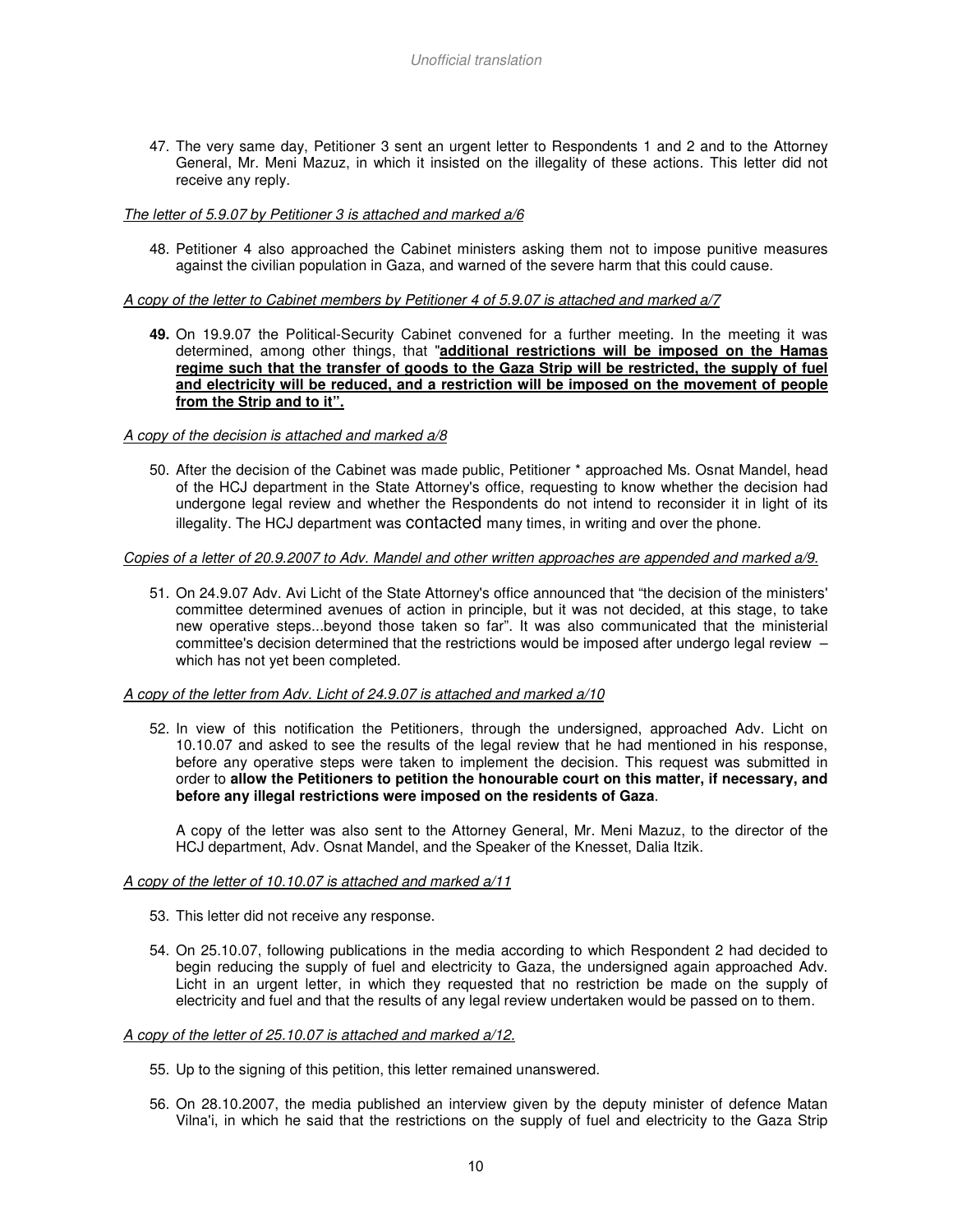would be imposed today (28.10.07) or tomorrow. The content of this interview was published in Ha'aretz and is available online here: www.haaretz.co.il/hasite/spages/917454.html

57. The attempts of the undersigned today (28.10.07) at noon, to receive a commitment by phone from Adv. Licht that the supply of fuel and electricity will not be restricted until the completion of the legal review and its transfer to the Petitioners – have been unsuccessful.

# **5. The Legal Argument**

- 58. The Respondents' decision is an act of collective punishment through which the Respondents have chosen to inflict severe harm on civilian residents of the Gaza Strip, such as Petitioners 1 and 2 and their families, intentionally, and without it even being claimed that these people have done any wrong or acted against the Respondents or the residents of Israel. The Respondents' decision to reduce the supply of electricity and fuel to Gaza contravenes their duty to actively care for the needs of the civilian population in Gaza and to facilitate the functioning of its civilian institutions.
- 59. The purpose of reducing the supply exerting pressure on Hamas or other armed groups, when the civilian population is the "lever for pressure" – is manifestly illegal. All the more, the restriction of fuel and electricity is illegal in view of the severe harm it can cause to the rights and the welfare of the residents of the Gaza Strip.

## **a. The Law Applying to the Actions of the Respondents**

- 60. The Respondents, being of the executive branch of the State of Israel, are subject to constitutional law and local administrative law, including the Basic Law: Human Dignity and Liberty (Article 11). The Respondents should also obey the instructions of customary international law (HCJ 885/87 Afu vs. the Commander of IDF Forces in the West Bank, v. 42(2) 4, 10-11, 33-48), as long as there is no contradictory legislation, and to implement the dictates of human rights law.
- 61. The actions of the Respondents are subject to humanitarian law by force of the Regulations concerning the Laws and Customs of War on Land annexed to the Hague Convention of 1907, which apply directly in Israeli law, being part of customary law (heretofore: "the Hague Regulations"), as well as the Fourth Geneva Convention relative to the Protection of Civilian Persons in Time of War (heretofore: the Fourth Geneva Convention) (HCJ 393/82 Jamaiyat Iskan vs. the commander of IDF Forces, v. 37(4) 785, 792 (heretofore: the "Jamaiyat Iskan affair"); HCJ 4764/04 Physicians for Human Rights vs. the commander of IF forces in Gaza, v. 58(5) 385, 393 (heretofore: the Physicians for Human Rights Affair) and see also Orna Ben Naftali and Yuval Shani, International Law – Between Peace and War (Ramot 2006), p.243 (heretofore: Ben Naftali and Shani).

The basic instruction of humanitarian international law, starting with the commencement of warfare, is that the local residents "…are under all circumstances entitled to respect for their persons, their honour, their family rights, their religious convictions and practices, and their manners and customs. They shall at all times be humanely treated, and shall be protected especially against all acts of violence or threats thereof..." (Article 27 of the Fourth Geneva Convention. See also article 46 of the Hague Regulations). This general normative-humanitarian framework has been phrased thus by Gasser:

"Civilians who do not take part in hostilities shall be respected and protected. They are entitled to respect for their persons, their honour, their family rights, their religious convictions, and their manners and customs. Their property is also protected" (H.P. Gasser "Protection of the Civilian Population" [23], at p. 211).

**At the foundation of this basic instruction stands the recognition of the value of the human being, of the sanctity of his life, and of his being free** (compare article 1 of the Basic Law: Human Dignity and Liberty; see also Commentary: IV Geneva Convention Relative To the Protection of Civilian Persons in Time of War (ed. by J.S. Pictet), at p. 199 (heretofore: Pictet [22]). **His life or human dignity should not be harmed, and his human dignity should be protected.** This basic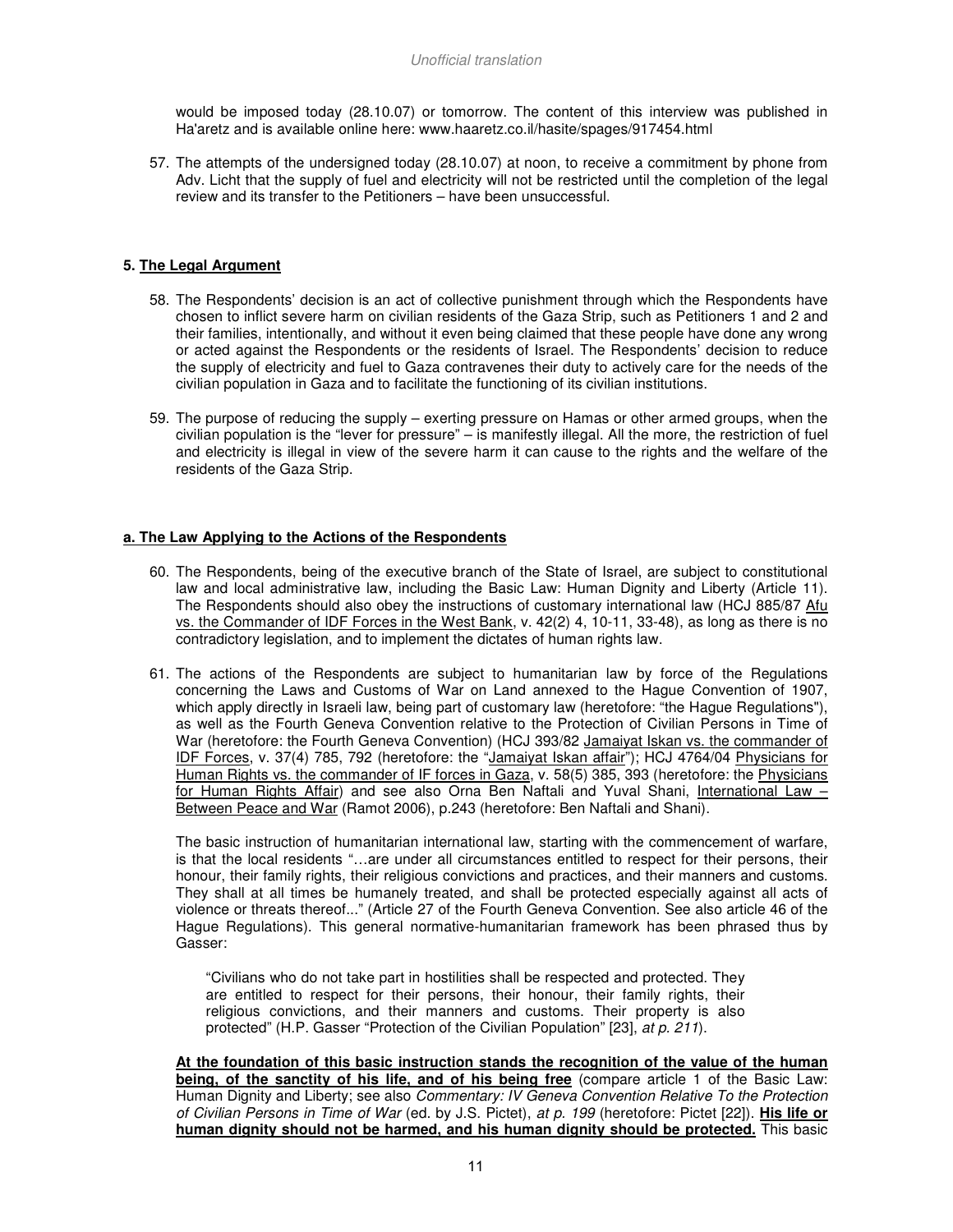duty is not absolute. It is subject to "…such measures of control and security in regard to protected persons as may be necessary as a result of the war" (end of Article 27). These means should not injure the core of these rights (See Pictet [22] p.207). The harm should be proportionate (Gasser [23] p.220).

The duty of the military commander according to the basic rule is double: first, he must avoid actions which harm the local residents. This is his "negative" duty; second, he has to take lawfully necessary actions which ensure that the local residents will not be harmed. This is his "positive' duty **(Gasser p.212). These two duties – which are** separated **only by a thin line – should be fulfilled reasonably and proportionately according to the needs of the time and place (Physicians for Human Rights Affair, pp. 393-394. emphasis added).** 

Legal Consequences of the Construction of a Wall in the Occupied Palestinian Territory, ICJ Advisory Opinion, 2004, para.106.

- 62. The Respondents' control over the possibility of movement into the Gaza Strip and from it Imposes upon them a special duty to respect the rights of the Petitioners and to ease the functioning of vital institutions. This is a duty derived from human rights law and humanitarian law (the Jamaiyat Iskan Affair, p.810; HCJ 7957/04 Mar'abe vs. the Prime Minister (given 15.9.2005), paragraph 27; Ben Naftali and Shani 243).
- 63. Inasmuch as the honourable court will need to refer to the question of the legal status of the Gaza Strip, a question which is still being debated by a different panel of justices of this honourable court (HCJ 10265/05 Physicians for Human Rights vs. the Minister of Defence), in a proceeding to which Petitioners 4, 8 and 11 in this Petition are parties, and after the honourable (then) Chief Justice Barak directly instructed the parties to address the question of this status, **the Petitioners will ask to refer to the response of the Petitioners in HCJ 10265/05 of 30.4.2007**, especially sections 44- 97 (the application of laws of occupation to the residents of Gaza), sections 98-120 (the application of human rights law to the residents of Gaza) and section 121 (the application of Israeli constitutional law to the residents of Gaza). At the request of the court or the Respondents, the Petitioners will submit this document.

#### **b. The Respondents' control over the availability of electricity and fuel to the residents of Gaza**

- 64. The State of Israel controls the majority of the supply of electricity to the Gaza Strip, as well as the resident's capability to generate their own electricity.
- 65. Most of the electricity in Gaza is supplied by the Respondents for payment, as part of their authority that derives from laws of occupation in international law, which allow the occupying power to collect taxes from the residents of the occupied territory, on condition that it uses these taxes for managing the territory and/or responding to the needs of the residents. See on this matter articles 48-49 of the Hague Regulations:

Art. 48. If, in the territory occupied, the occupant collects the taxes, dues, and tolls imposed for the benefit of the State, he shall do so, as far as is possible, in accordance with the rules of assessment and incidence in force, and shall in consequence be bound to defray the expenses of the administration of the occupied territory to the same extent as the legitimate Government was so bound.

Art. 49. If, in addition to the taxes mentioned in the above article, the occupant levies other money contributions in the occupied territory, this shall only be for the needs of the army or of the administration of the territory in question. (emphasis added)

66. The Respondents collect tariffs and VAT for the residents of Gaza and the West Bank and are supposed to transfer this money to the Palestinian Authority; this money constitutes half of its operational budget. Even in periods when Israel did not transfer the tax money (for example between March 2006 and July 2007), it allowed remittance of this money to cover expenses of electricity (to the Electric Company) and fuel (to private Israeli companies). For details of this mechanism, see a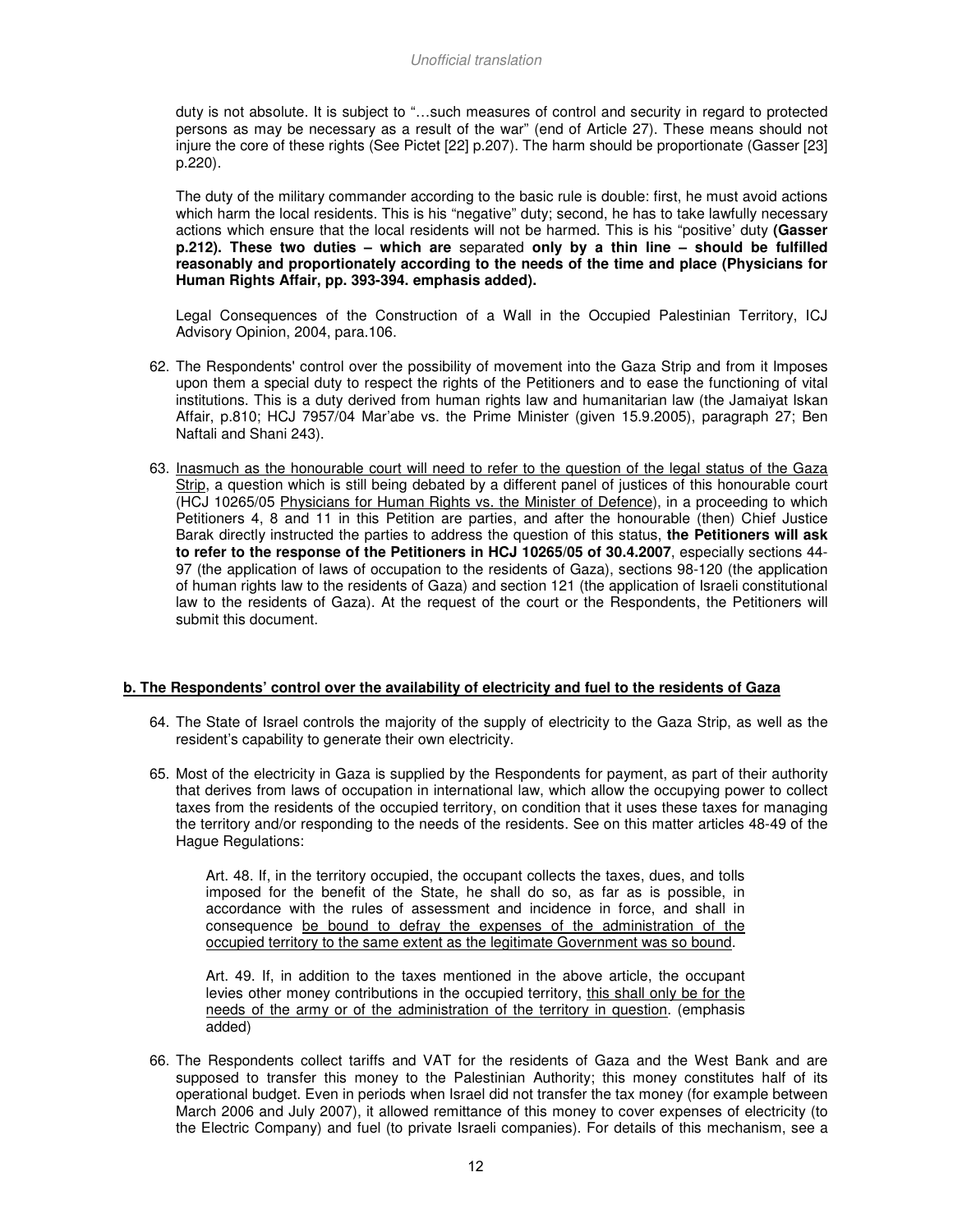report by Gisha "Disengaged Occupiers: The Legal Status of the Gaza", January 2007, pp.53-55 (heretofore: "Disconnected Occupiers"), available online at:

http://gisha.org/UserFiles/File/Report%20for%20the%20website.pdf

- 67. This mechanism did not change with the carrying-out of the disengagement plan (see article 1(7) or Annex A, Modified Disengagement Plan – Main Principles 2 (June 6 2004), available at www.pmo.giv.il (heretofore: "The Plan Principles")), according to which 'the move planned does not detract from the relevant agreements between the State of Israel and the Palestinians. The relevant extant arrangements will continue to obtain".
- 68. Even after the rise of Hamas to power in the Gaza Strip in June 2007, this arrangement has not changed. The Palestinian Authority, headed by Mahmoud Abbas, continues to pay for the fuel and electricity, as part of the public services covered by the tax money.
- 69. The Respondents also control the capability of the residents of Gaza to provide for their own electricity, among other things through their **control of the borders of Gaza.**

**The territorial waters of the Gaza Strip** are controlled by the Navy**.** Respondent 2 does not allow movement of civilian vessels in this area, including the entry of commodities or people via the sea.

**The aerial space of the Gaza Strip** is closed to flight for civilian aircraft, and respondent 2 does not permit the entry of equipment of people through the aerial space of the Gaza strip.

**The land border of the Gaza Strip** – the Gaza Strip borders two countries – Israel and Egypt. Respondent 2 forbids the entry of goods or whoever does not have a Palestinian identity card through the Rafah crossing, even when it is open, so that the only way to bring goods or foreigners into Gaza – is through the crossings directly controlled by Israel (whether the Erez crossing for people or the crossings used for goods) (see on this matter "Disengaged Occupiers", pp. 26-45).

70. The construction of a power station in Gaza, as well as its maintenance and operation, are dependant on the decision of Respondent 2 to allow the entrance of necessary equipment and experts. Respondent 2 also has the power to destroy the electricity generating station, as he did in June 2006, when the air force bombed the transformer station, which supplied about 43% of the Gaza Strip's electricity. See also the B'Tselem report "Act of Vengeance: Israel's Bombing of the Gaza Power Plant and its Effects". Available online at

http://www.btselem.org/Download/200609 Act\_of\_Vengeance\_Eng.pdf

- 71. The transformer station has yet to return to full performance, and is currently able to supply only 29% of the electricity demands in Gaza.
- 72. Also, the possibility for Gaza residents to develop other energy sources, such as natural gas off the shores of Gaza, is controlled by the Respondents, who control Gaza's territorial waters.
- 73. The supply of electricity and fuel to the Gaza Strip does not take place as part of an agreement between states. This is an agreement that arranges the fulfilment of Israel's duties towards the residents of Gaza. In this context, the Respondents' claim quoted in the media, according to which the residents of Gaza should provide their own electricity, is odd. In more than 38 years of direct control of Gaza by the Respondents, which preceded the implementation of the disengagement plan, the Respondents allowed and saw to the construction of only a limited local electricity infrastructure (about 43% of the demand). A year after the implementation of the disengagement plan, the Respondents destroyed the station for production of local electricity, such that the residents of Gaza are still trying to regain the level of local supply that preceded the destruction. This behaviour places upon the Respondents increased duties towards the residents of Gaza- specifically in the area of electricity supply.
- 74. It is the Respondents who have prevented and continue to prevent civil society in the Strip to supply its own electricity and it is upon them that the duty lies to allow this society to exist until it reaches a supply capacity which is not dependent on the Respondents or controlled by them.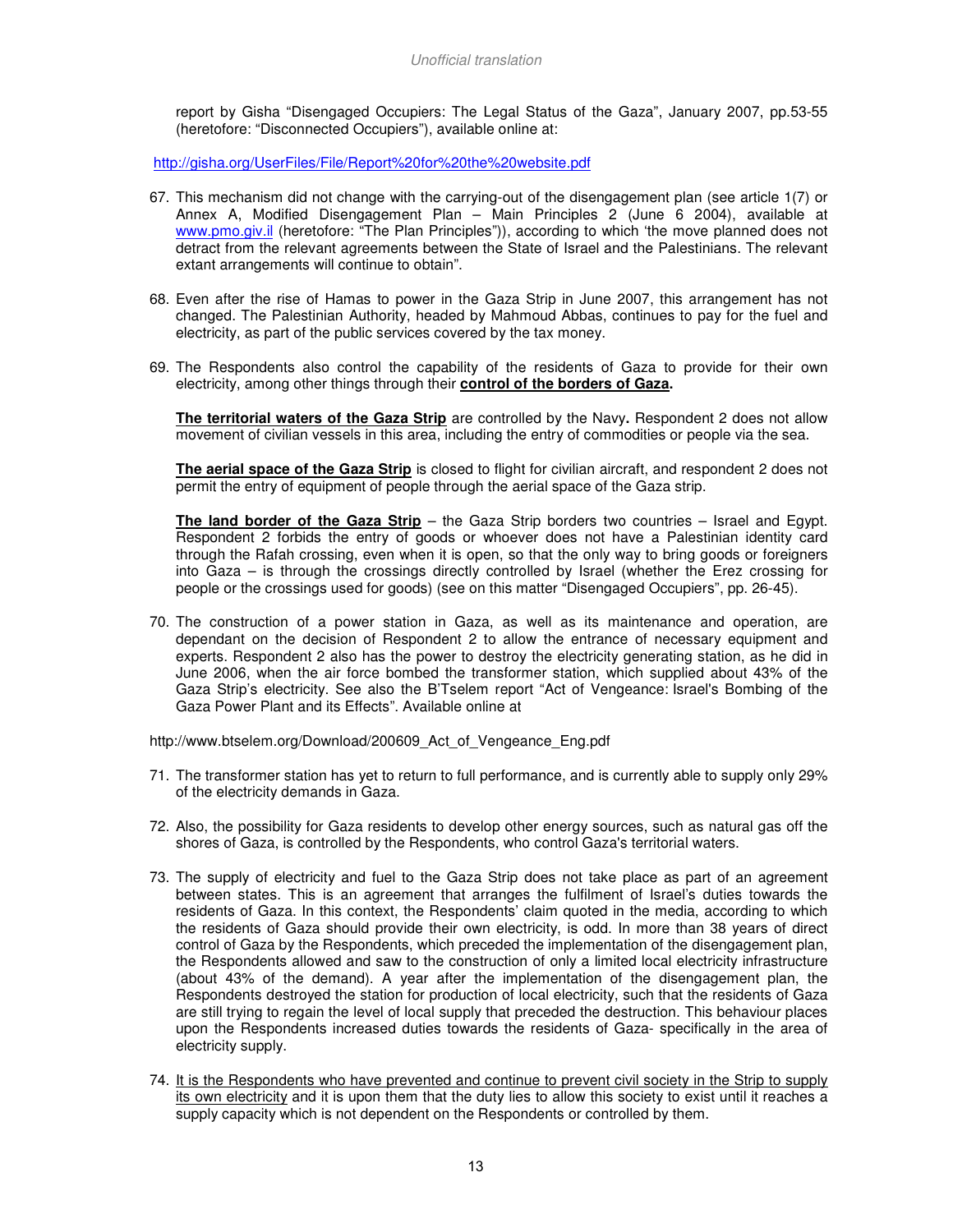#### **c. The Respondents policy constitutes collective punishment**

75. On 19.9.2007 the Political-Security Cabinet of the Government of Israel decided as follows:

"Hamas is a terrorist organization which has taken control of the Gaza Strip and turned it into hostile territory. This organization undertakes hostile activity against the State of Israel and its citizens and is the responsible address for this activity.

"In view of this it has been decided to adopt the recommendations presented by the security apparatus, including the continuation of military and pre-emptive activity against the terrorist organizations. In addition, **further restrictions will be placed on the Hamas regime such that the passage of goods to the Gaza Strip will be limited, the supply of Fuel and Electricity will be reduced,** and a limitation will be imposed on the movement of people from the Strip and to it.

"The restrictions will be implemented after a legal review while taking into consideration the humanitarian aspects of the situation in the Gaza Strip and out of the intention to avoid a humanitarian crisis" (emphasis added)

See a/8

- 76. In the decision two avenues of action were determined: first, Israel would continue military and "preemptive" action against the terrorist organisations.
- 77. Second, and in **addition** to the first route of action, the cabinet determined that the supply of fuel and electricity to the residents of Gaza would be reduced.
- 78. This component of the decision cannot be interpreted two ways. **It is a decision to reduce, indiscriminately, the supply of vital infrastructures used by a million and a half men, women and** children**, including the Petitioners, who are not involved in activity against the state of Israel and do not belong to Hamas.**
- 79. This is also the conclusion to be drawn from the statements of cabinet ministers in the media, according to which their intention in the decision was to cause suffering to the residents of Gaza, so as to exert **"civilian leverage" on the Hamas regime** in response to the continued firing of Kassam rockets from the Strip into Israel- a firing which is also against international law since it is directed against civilians.
- 80. **In the words of the cabinet members, this is the imposition of civilian-economic punitive steps against the residents of the Gaza Strip in reaction to the continued firing of the rockets towards the Western Negev.** The deputy Prime Minister, Haim Ramon, told Yedi'ot Aharonot on 4.9.07 that in his opinion Israel should take punitive steps such as disconnection of electricity and water. http://news.walla.co.il/?w=/1/1170765

Minister Itzhak Cohen (Shas) said in a meeting on 19.9.07 that Israel's actions should clarify that for every action on the Palestinian side, there will be an immediate Israeli response against the population. In his words, "Gaza's electricity switch should be attached to the rocket's tail". http://www.haaretz.co.il/hasite/spages/905214.html

#### A copy of the news reports is attached and marked a/13i and a/13ii respectively

Foreign Minister.Tzipi Livni, said that "we will reduce the amount of electricity that we supply to the Strip, and Hamas will have to decide whether to provide electricity to hospitals or to weapons manufacture". See a/13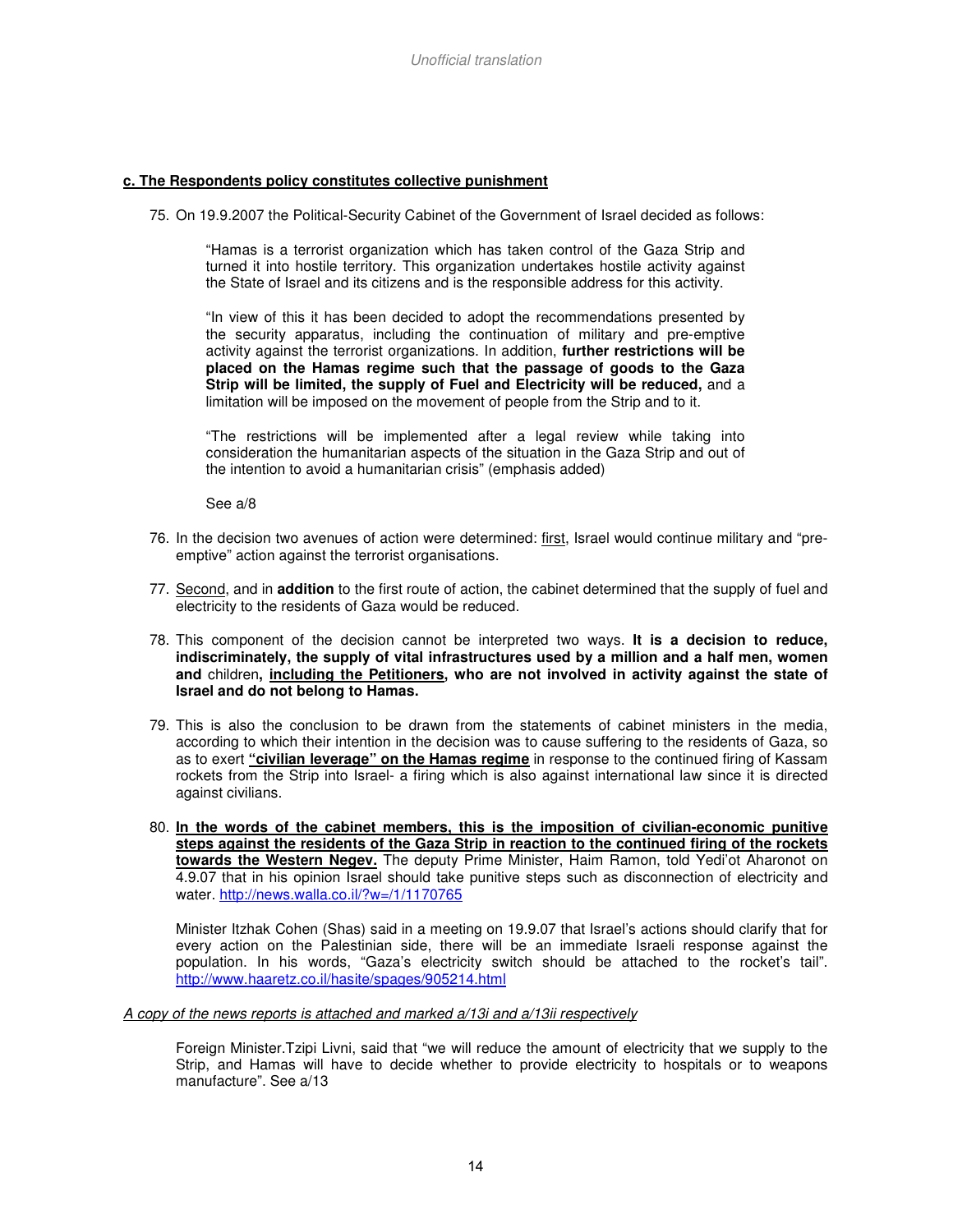Therefore the government ministers are aware of the consequences of the decision for the life of the civilian population, and their intention was to influence the activity of armed groups – by punishing all the residents of Gaza.

81. The residents of Beit Hanoun, like all the residents of the Gaza Strip, have the right to use hospitals, to irrigate their fields, to refrigerate food, to treat themselves in their homes and to ride vehicles. The respondents may not disrupt this activity intentionally, to "punish" them for living in an area out of which rockets are fired. Such harm is **in blatant contravention of the basic principle of international law that forbids collective punishment.** This principle is explicitly consecrated in international humanitarian law, as article 50 of the Hague Regulations determines that

"No general penalty, pecuniary or otherwise, shall be inflicted upon the population on account of the acts of individuals for which they cannot be regarded as jointly and severally responsible."

Article 33 of the Fourth Geneva Convention determines:

"No protected person may be punished for an offence he or she has not personally committed. Collective penalties and likewise all measures of intimidation or of terrorism are prohibited. Pillage is prohibited."

While article 75(2)(d) of the First Protocol Additional to the Geneva Conventions of 1977 (heretofore: The First Protocol) determines:

(2) The following acts are and shall remain prohibited at any time and in any place whatsoever, whether committed by civilian or by military agents…

(d) Collective punishments

82. Article 33 of the Fourth Geneva Convention effectively applies the well known rule, that punishment is not given other than according to law and according to the actions of the individual person – not due to the actions of others. The Red Cross phrases the matter thus:

#### "**Responsibility is personal and it will no longer be possible to inflict penalties on persons who have themselves not committed the acts complained of**" (Pictet, Commentary IV Geneva Convention (1958) 225)

These words were written in 1958 out of the expectation that sovereign powers have internalized the wrong in punishing an entire population of men, women and children who have not committed a crime or done any wrong.

"Collective punishment" is any sanction or nuisance, which can be expressed in administrative, police or other measures (Commentary on the Additional Protocols of 8 June 1977 to the Geneva Conventions of 12 August 1949 (Y. Sandoz et al. eds., Geneva, 1987), 874). Indeed Israel is not a party to the First Protocol, but in HCJ 769/02 The Public Committee Against Torture vs. The Government of Israel (given on 14.12.2006) it was determined that article 3(51) of the First Protocol is in its entirety part of international customary law (section 30 of the verdict by (then) Chief Justice Barak). In addition, Ben Naftali and Shani note that the instructions of the protocols of 1977 need to be examined individually, in order to determine whether this is a custom or not (Ben Naftali and Shani, 133)

And indeed, some argue that article 75(2)(d) has customary status (G. von Glahn, Law Among Nations: An Introduction to Public International Law (Boston, 7<sup>th</sup> ed., 1996) p.622)

Taking actions that are within the scope of collective punishment constitutes a severe contravention of fundamental principles in humanitarian international law, and therefore their contravention has been recognized as a war crime. See section 8(2)(b) to the Rome Convention of the International Criminal Court of 1998. In our matter, the disruption of the supply of electricity and fuel out of the intention to punish the civilian population in Gaza and to exert pressures upon it could likely constitute a war crime which the Respondents may have to answer for.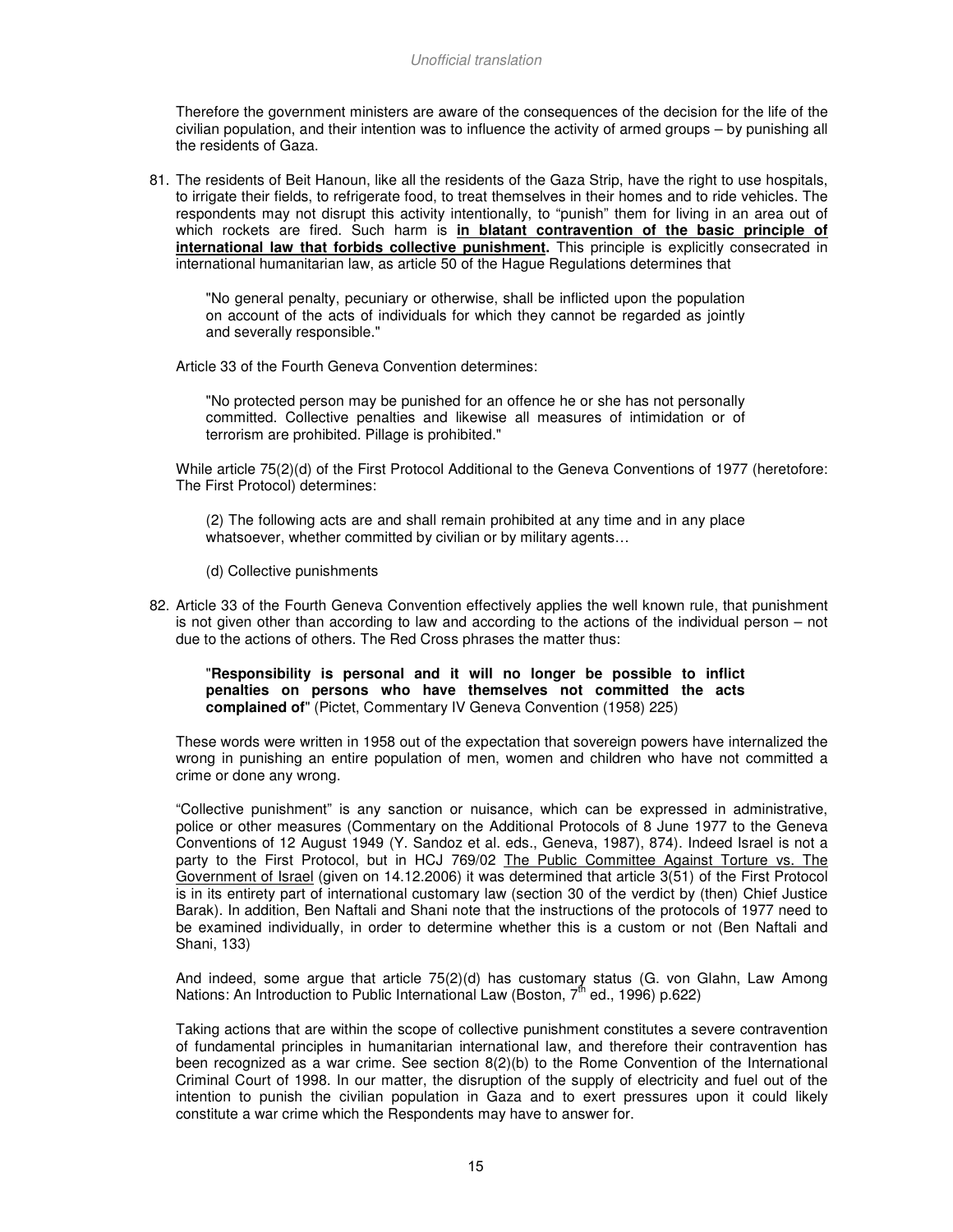83. The prohibition on collective punishment is an absolute prohibition, and it does not matter if it is a 'light" or severe punishment. **Intentional disconnection of the supply of electricity or fuel – even for only one minute – is entirely banned.**

## **d. The reduction of electricity and fuel supply contravenes the principle of distinction and the principle of proportionality**

- 84. According to the principle of **distinction**, **distinction** between fighters and civilians is required at all times. This principle forbids intentional or indiscriminate harm to civilians.
- 85. The instructions of humanitarian law places upon Israel the duty to avoid harming the civilian population in the Gaza Strip and the objects vital to its survival (see Article 27 of the Fourth Geneva Convention, articles 51(1) and (2) of the First Protocol as well as articles 52 and 54 of the same Protocol). See Rules 1 and 5 in: Jean-Marie Henckaerts; Louise Doswald-Beck, Customary International Humanitarian Law, Vol 1: Rules, p. 3, 17.
- 86. The prohibition on harming civilian targets necessarily arises from the aforementioned principle of discrimination. See articles 48 and 52(2) to the First Protocol and Rule 7 in Customary International Humanitarian Law, Vol 1: Rules, p. 25
- 87. The prohibition on harming the civilian population and civilian targets includes a prohibition on the use of means that cannot discriminate between military targets (i.e. legitimate targets), and civilian targets – such injury is prohibited. This is either because the harm caused by these means is not exact, or because of the wide impact of the harm which cannot be bounded. Since it is impossible to cut off electricity directly to the weapons manufacturing facilities while leaving the supply of electricity and fuel for civilian needs intact, the intentional harming of these objects is illegal. As may be recalled, according to article 51(5)(a) of the First Protocol, **there is a prohibition on treating a group of military and civilian targets as one target.**
- 88. Even if the true intention of the Respondents is to stop the firing of rockets, international law does not allow or permit a country – even one that is fulfilling its duty to try to protect its citizens – to do so in a way that inherently does not discriminate between a civilian and a fighter. The Respondents must find another way to do so, which will discriminate between the parties to combat and the absolute majority of the residents of Gaza, who enjoy the protection given to civilians by international law, both during warfare and in a situation of occupation (HCJ 2056/04 Surik Village Council vs. The Government of Israel, v. 58(5) 807; HCJ 3799/02 Adalah vs. The General of the Central Area Command (given on 6.10.2005)).
- 89. Let it be emphasised that only recently the honourable court again referred to the absolute nature of the prohibition against harming civilians and civilian targets. See paragraph 23 of HCJ 769/02 The Public Committee Against Torture in Israel and others vs. The Government of Israel and others of 14.12.2006. see also HCJ 3799/02 Adalah - The Legal Centre for Arab Minority Rights in Israel and others against the General of the Central Area Command in the IDF and others, in the verdict of (then) Chief Justice Barak, in paragraph 24:

"…in my opinion, the considerations that forbid the army to use a local resident have the upper hand. At the basis of this my point of view are several reasons of principle. **First, a basic principle which is threaded through the laws of military occupation is the prohibition on the use of protected residents as part of the military effort of the occupying army.** The civilian population is not to be used for the military needs of the occupying army (see Falk, p.218)...Second another principle of humanitarian law is that **every measure should be taken to separate between the civilian population and the military activity** (see Falk, p.169). The central way in which this rule obtains in the duty to move innocent local residents away from the area of hostile actions (see rule 24 of international humanitarian law)" (emphasis added)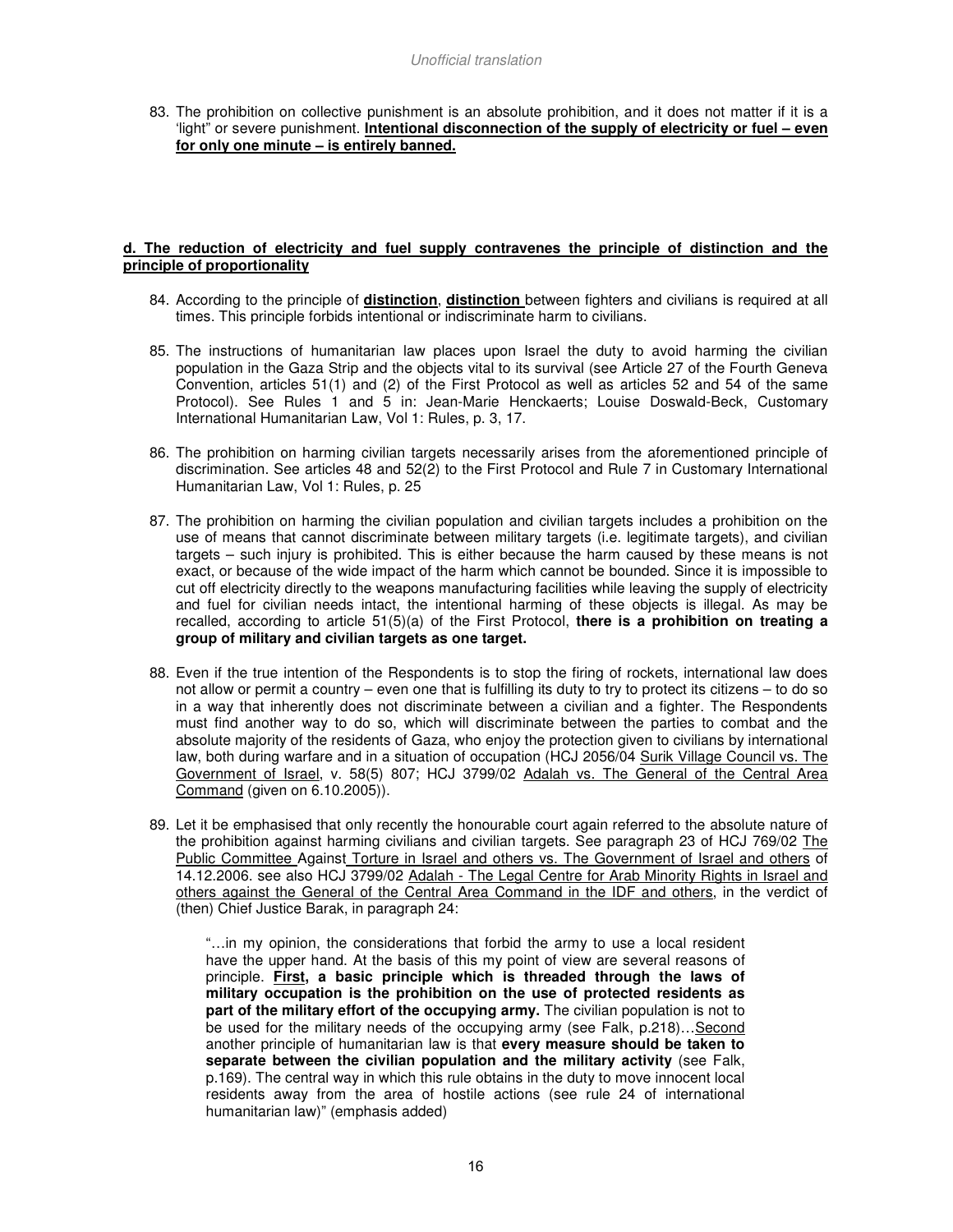These words speak for themselves.

- 90. Let it be emphasised, that even if the target is a legitimate military one, **international law forbids an act which might cause disproportionate harm to civilian targets**. In this case the harm to civilian targets is certain and intentional, and therefore cannot be considered proportionate.
- 91. Furthermore, international law requires warring parties to take precautions not to harm access to water, irrigation systems or the environment. On this see Article 22 of General Comment Number 15, Committee on Economic, Social and Cultural Rights (29th Session, Geneva, 11-29 Nov. 2002:

"The Committee notes that during armed conflicts, emergency situations and natural disasters, the right to water embraces those obligations by which States parties are bound under international humanitarian law. This includes protection of objects indispensable for survival of the civilian population, including drinking water installations and supplies and irrigation works, protection of the natural environment against widespread, long-term and severe damage and ensuring that civilians, internees and prisoners have access to adequate water."

#### Also in Article 31 of the aforementioned General Comment, **there is an explicit prohibition on the**  disruption **of the water system, even indirectly, as a lever for exerting pressure:**

"States parties should refrain at all times from imposing embargoes or similar measures, that prevent the supply of water, as well as goods and services essential for securing the right to water. Water should never be used as an instrument of political and economic pressure".

#### **V. Reducing the supply of fuel or electricity contravenes the principles of military need**

- 92. A reduction in the supply of fuel or electricity, which feeds the entirety of systems in Gaza, contravenes the principle of military need. According to this principle, fighting forces may harm humanitarian interests only if the harm serves a vital and immediate military need-- such as weakening the enemy, subduing it or ending the battles. See Ben Naftali and Shani, p.147.
- 93. To demonstrate this argument, the honorable court is directed to the report of the Prosecutor's Office of the ICTY (International Criminal Tribunal in the former Yugoslavia), which examined the NATO bombings in Yugoslavia, and among other things the bombing of the television station in Belgrade. The report determined that inasmuch as the bombing was intended to sabotage the military communications infrastructure of Yugoslavia it stands the test of military need. The committee added that if it turned out that the purpose of the bombing had been only to damage the morale of the Yugoslav population and to weaken the support for the Milosevic regime it wouldn't have stood the test of military need:

"… Disrupting government propaganda may help to undermine the morale of the population and the armed forces, but justifying an attack on a civilian facility on such grounds alone may not meet the "effective contribution to military action" and "definite military advantage" criteria required by the Additional Protocols (see paragraphs 35-36, above). The ICRC Commentary on the Additional Protocols interprets the expression "definite military advantage anticipated" to exclude "an attack which only offers potential or indeterminate advantages" and interprets the expression "concrete and direct" as intended to show that the advantage concerned should be substantial and relatively close rather than hardly perceptible and likely to appear only in the long term (ICRC Commentary on the Additional Protocols of 8 June 1977, paragraph 2209). While stopping such propaganda may serve to demoralize the Yugoslav population and undermine the government's political support, it is unlikely that either of these purposes would offer the "concrete and direct" military advantage necessary to make them a legitimate military objective…"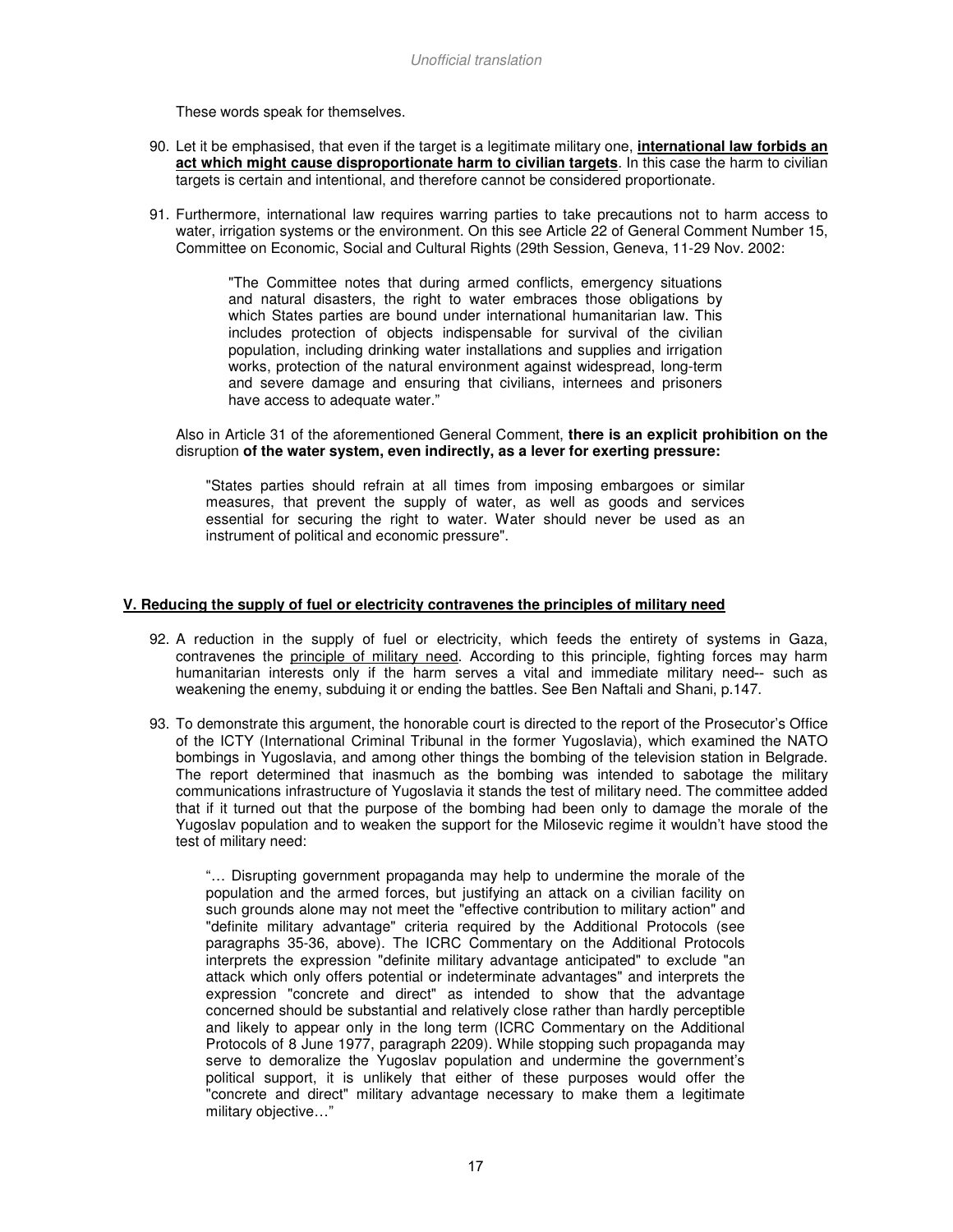section 76 of the report. For the complete report see:

http://kosova.org/de/allied\_force/final\_report/index.asp

#### A print-out of the relevant page is attached and marked a/14.

94. This prohibition, which is enshrined among other places in the Hague Regulations, has customary status and is therefore binding.

#### **VI. The duty of the Respondents to facilitate the functioning of civilian institutions in Gaza and especially the functioning of the health system**

95. The Respondents are not only prohibited from harming civilian infrastructure – they have the positive duty, by force of Article 43 of the Hague Regulations, to tend to the needs of the civilian population in Gaza and to facilitate the functioning of civilian institutions. See Article 43 of the Hague Regulations as well as the broad interpretation given it by the honorable court in HCJ 10356/02 Hess vs. the IDS Forces in the West Bank, v.58(3) 443:

"The duty of the commander to look after the normality of the living arrangements in the area is interpreted upon all aspects of life and goes beyond security matters and immediate survival needs. It applies to the diverse life needs of the residents, including welfare, sanitation, economy, education, society and similar needs which a person in a modern society requires" (p.461)

- 96. See also Articles 16-20 of the Fourth Geneva Convention.
- 97. According to Article 18 of the Geneva Convention,

"Civilian hospitals organized to give care to the wounded and sick, the infirm and maternity cases, may in no circumstances be the object of attack but shall at all times be respected and protected by the Parties to the conflict.'

98. ()

99. ()

Articles 56-57 of the Geneva Convention determine that the occupying power carries the responsibility for the normal functioning of the health system and hospitals.

- 100. Article 21 of the Geneva Convention gives special protection to the functioning of ambulances and other vehicles used to evacuate the sick and injured – which operate on fuel.
- 101. Article 59 of the Geneva Convention obliges the Respondents to facilitate the supply of essential goods. The Petitioners will argue that in the reality of Gaza in the 21st century, fuel and electricity are goods that are essential for the civilian population, since without them it is impossible to maintain vital systems.
- 102. According to Article 5 of the Geneva Convention, the Respondents are obliged to allow the residents of Gaza a sufficient supply of food, which as mentioned, depends on the possibility of refrigerating it as well as operating irrigation systems and other equipment required for agriculture.
- 103. The duty to protect the rights of health, **access to clean water**, the dignity of the deceased, dignified existence and various other rights, of which the Petitioners would like to expand verbally, is enshrined in the Convention on Civil and Political Rights of 1966, in the Convention on Economic and Social Rights on 1966 and in the Basic Law: Human Dignity and Liberty.
- 104. This Petition is supported, among other things, by affidavits and powers of attorney forms from Petitioners 1-2, 6-7, 9 and 11, which have been signed before lawyers in the Gaza Strip and sent to the undersigned by fax, following coordination by phone. Due to the difficulty in conducting meetings between Israeli lawyers and residents of Gaza, the court is requested to receive these affidavits.